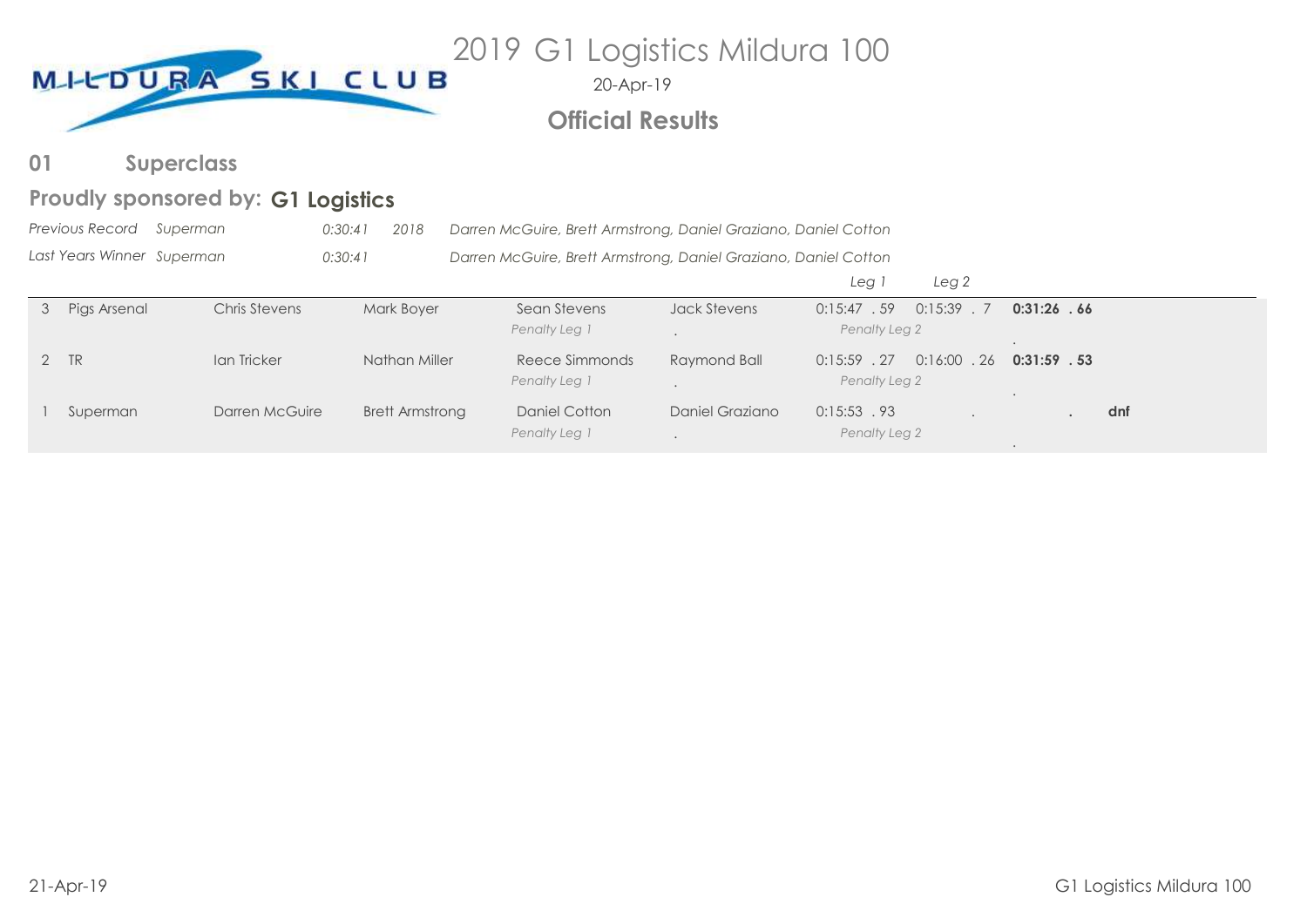

20-Apr-19

# **Official Results**

#### **Unlimited Inboard Expert 02**

# Proudly sponsored by: Baldwin Boats

*Previous Record Last Years Winner Arkham Asylum 0:31:54 2018 Brett Spits, Robbie Skennerton, Lloyd Woolman, Clancy Vaughan Arkham Asylum 0:31:54 Brett Spits, Robbie Skennerton, Lloyd Woolman, Clancy Vaughan*

*Leg 1 Leg 2*

|    | 5 Stinga F1       | Gregory Houston      | Danny Cropper           | Cameron Osborne<br>Penalty Leg 1                       |                           | Bradley Osmotherly 0:16:39 . 9 0:16:39 . 0 0:33:18 . 9<br>Penalty Leg 2 |                      |    |     |
|----|-------------------|----------------------|-------------------------|--------------------------------------------------------|---------------------------|-------------------------------------------------------------------------|----------------------|----|-----|
| 8  | <b>Blown Cash</b> | <b>Travis Cuff</b>   | Dylan Cuff              | Aiden Cuff<br>Penalty Leg 1                            | Lloyd Woolman             | $0:17:22$ . 2<br>$0:16:39$ . 0<br>Penalty Leg 2<br>0:00:00              | $0:34:01$ . 2<br>.27 |    |     |
|    | 7 Temper          | <b>Andrew Davis</b>  | <b>Brent Wisemantel</b> | <b>Brendan Tidswell</b><br>Penalty Leg 1               | <b>Tyron Naismith</b>     | $0:17:00$ . 4<br>$0:17:09$ . 72<br>Penalty Leg 2                        | $0:34:09$ . 76       |    |     |
|    | 21 Supernova      | <b>Scott Cleaver</b> | Steven Robertson        | <b>Ben Clark</b><br>Penalty Leg 1                      | Cooper Robertson          | $0:17:30$ . 0<br>$0:17:10$ , 0<br>Penalty Leg 2                         | $0:34:40$ . 0        |    |     |
|    | 14 MasterForce    | Geoff Thomson        | Craig Harper            | Ryan Thomson<br>Penalty Leg 1                          | Jason Cartledge           | $0:17:32$ $5$ $0:17:28$ $0$<br>Penalty Leg 2                            | $0:35:00$ . 5        |    |     |
| 15 | Brimstone Racing  | Jon Horbury          | <b>Timothy Horbury</b>  | <b>Bradley Williams</b><br>Penalty Leg 1               | Nathan Evans              | $0:18:04$ . 51 $0:17:55$ . 39<br>Penalty Leg 2                          | $0:35:59$ . 90       |    |     |
|    | 20 Hooligan       | John Grabiec         | <b>Jeff Marshall</b>    | <b>Blaze Branson</b><br>Penalty Leg 1<br>$0:00:00$ .44 | Codie Rigg                | $0:18:22$ . 11 0:36:45 . 13<br>$0:18:23$ . 2<br>Penalty Leg 2           |                      |    |     |
|    | 16 Doindough      | Paul Collard         | Mark Spencer            | Jacob Hinterholzl<br>Penalty Leg 1                     | <b>Jess Spencer</b>       | $0:18:49$ . 92 $0:19:05$ . 6 0:37:54 . 98<br>Penalty Leg 2              |                      |    |     |
|    | 9 Stalker         | <b>Brad Groves</b>   | Doug Perry              | Samuel Perry<br>Penalty Leg 1                          | <b>Thomas Perry</b>       | $\cdot$ 0<br>Penalty Leg 2                                              | .0                   |    | dnf |
|    | 12 The Judge      | Peter Hally          | Ryan Wridgway           | Rhys Duggan<br>Penalty Leg 1                           | Jamie Oliver              | $\cdot$ 0<br>Penalty Leg 2                                              | .0                   |    | dnf |
|    | 40 Agitator       | Chris Affoo          | Aaron Martin            | <b>Joel Massey</b><br>Penalty Leg 1                    | Mitchell Fry<br>$\cdot$ 0 | .0<br>. $\circ$<br>Penalty Leg 2                                        | .0                   | .0 | dns |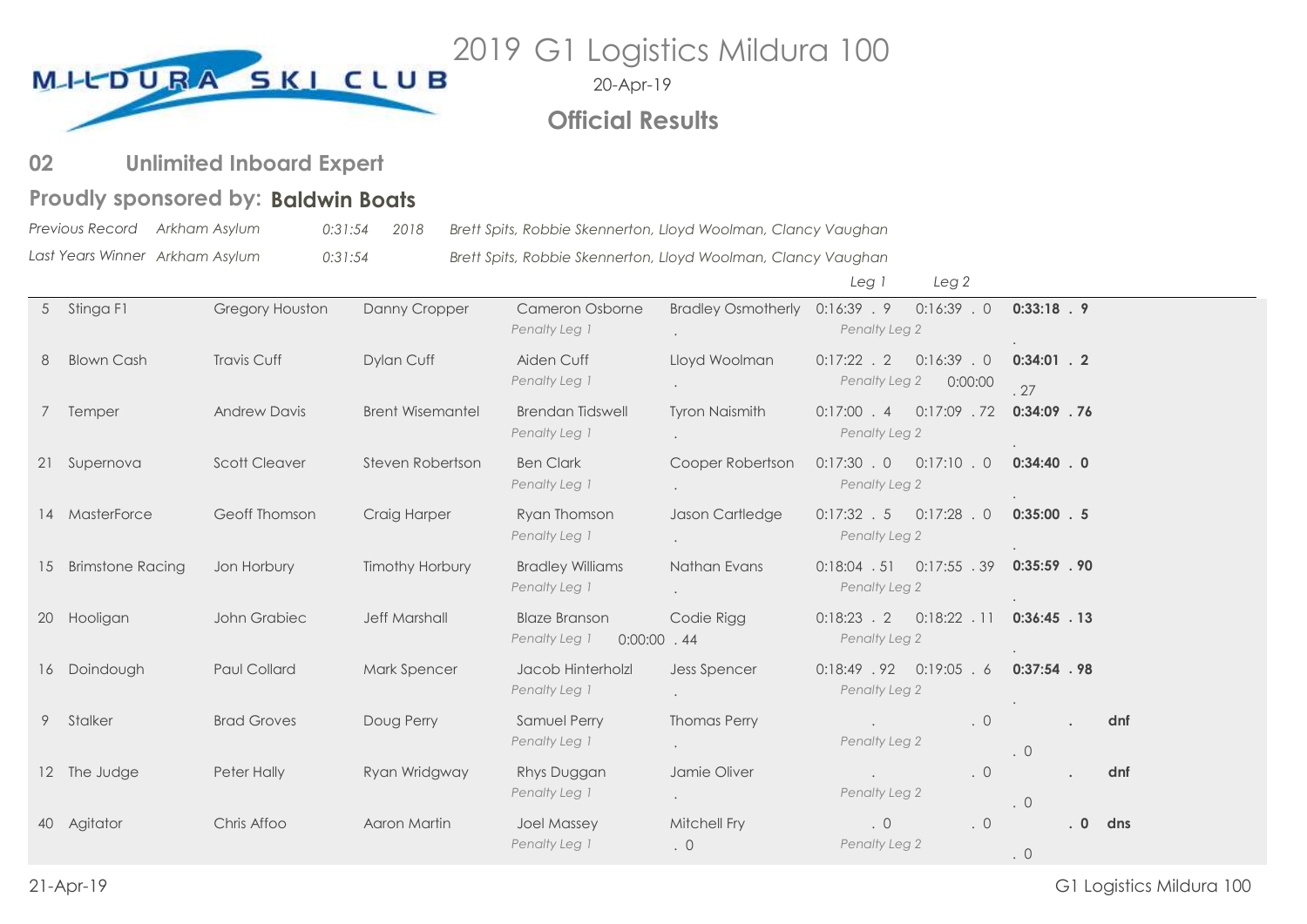# MI-LDURA SKI CLUB<sup>2019</sup> G1 Logistics Mildura 100

20-Apr-19

# **Official Results**

| 36 Bedlam     | <b>Gregory Stockley</b> | Nathan Goodall | <b>Jack Heather</b><br>Penalty Leg 1 | Brayden Jameson | Penalty Leg 2 | $\cdot$ 0 | $\Omega$ | dns |
|---------------|-------------------------|----------------|--------------------------------------|-----------------|---------------|-----------|----------|-----|
| 41 NO GO M100 |                         |                | Penalty Leg 1                        |                 | Penalty Leg 2 | . 0       |          | dns |

#### **Under 18 Boys Expert 03**

# Proudly sponsored by: Thomson Linen

*Previous Record New Class 2019*

*Last Years Winner*

|                 |             |               |               |                                  |                    | Leg <sub>2</sub><br>Leg          |                |
|-----------------|-------------|---------------|---------------|----------------------------------|--------------------|----------------------------------|----------------|
| 25              | Ghostrider  | Shane Russell | Stuart Horne  | Kane Horne                       | <b>Bryce Horne</b> | $0:18:41$ . 0<br>$0:19:08$ . 1   | $0:37:49$ . 1  |
|                 |             |               |               | Penalty Leg 1<br>$0:00:01$ . 64  |                    | Penalty Leg 2<br>0:00:00         | .32            |
| 19 <sup>°</sup> | Topshot     | Darren Apps   | Erron Jameson | Lachlan Op De Coul Riley Fogarty |                    | $0:19:02$ . 12<br>$0:18:49$ . 19 | $0:37:51$ . 31 |
|                 |             |               |               | Penalty Leg 1                    |                    | Penalty Leg 2                    |                |
|                 | 49 Idlewild | Jarred Jarvis | Paul Forde    | <b>Riley Jarvis</b>              | Liam Forde         | $0:20:02$ . 55<br>$0:20:21$ . 23 | $0:40:23$ .78  |
|                 |             |               |               | Penalty Leg 1                    |                    | Penalty Leg 2                    |                |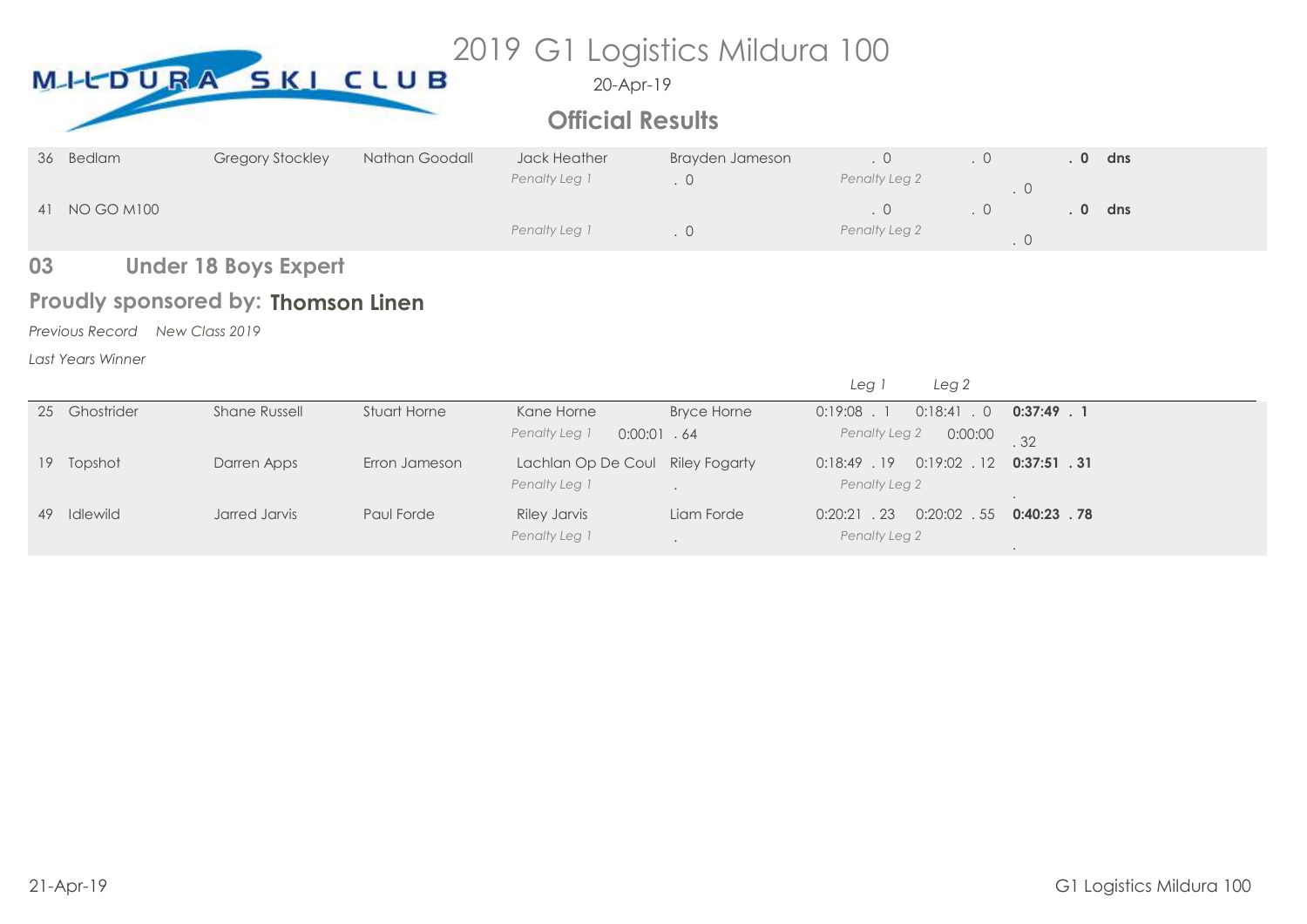2019 G1 Logistics Mildura 100 MILDURA SKI CLUB

20-Apr-19

# **Official Results**

#### **Unlimited Inboard Naturally Aspirated 04**

# Proudly sponsored by: Mildura Truck Centre

*Previous Record Last Years Winner Liquid Force 0:36:59 2016 David Bassman, Jamie Nutley, Jamie Bassman, Brendan Tidswell Mental 0:40:42 Shane Dower, Michael Thompson, Mitchell Wilmot, David Follett*

|    |                                      |                       |                        |                                         |                     | Leg <sup>'</sup><br>Leg <sub>2</sub>              |                |
|----|--------------------------------------|-----------------------|------------------------|-----------------------------------------|---------------------|---------------------------------------------------|----------------|
|    | 34 Illusion Down Under Stuart Clough |                       | Daryl Farley           | Josh Horne<br>Penalty Leg 1             | <b>Troy Evans</b>   | $0:20:01$ . 8<br>$0:20:15$ . 22<br>Penalty Leg 2  | $0:40:16$ . 30 |
| 65 | Mad Hatter                           | <b>Mitchell Dower</b> | Daniel Blake           | <b>Brett Poulson</b><br>Penalty Leg 1   | Matthew Skein       | $0:19:58$ .<br>$0:20:38$ . 34<br>Penalty Leg 2    | $0:40:36$ . 35 |
|    | 66 Liquid Force                      | Andrew Sproull        | <b>Bradley Audsley</b> | Joshua Tyrrell<br>Penalty Leg 1         | <b>Brad Knights</b> | $0:21:08$ . 9<br>$0:20:50$ . 0<br>Penalty Leg 2   | $0:41:58$ . 9  |
| 59 | Pressure                             | Paul McManus          | Sam Mather             | <b>Patrick McManus</b><br>Penalty Leg 1 | Jason Jones         | $0:21:49$ . 23<br>$0:21:11$ . 76<br>Penalty Leg 2 | $0:43:00$ . 99 |
|    | 46 Still Crazy                       | Troy Rhodes           | James Cullinan         | Matthew Smith<br>Penalty Leg 1          | <b>Mathew Rowe</b>  | 0:23:57<br>.82<br>.17<br>0:19:28<br>Penalty Leg 2 | $0:43:25$ . 99 |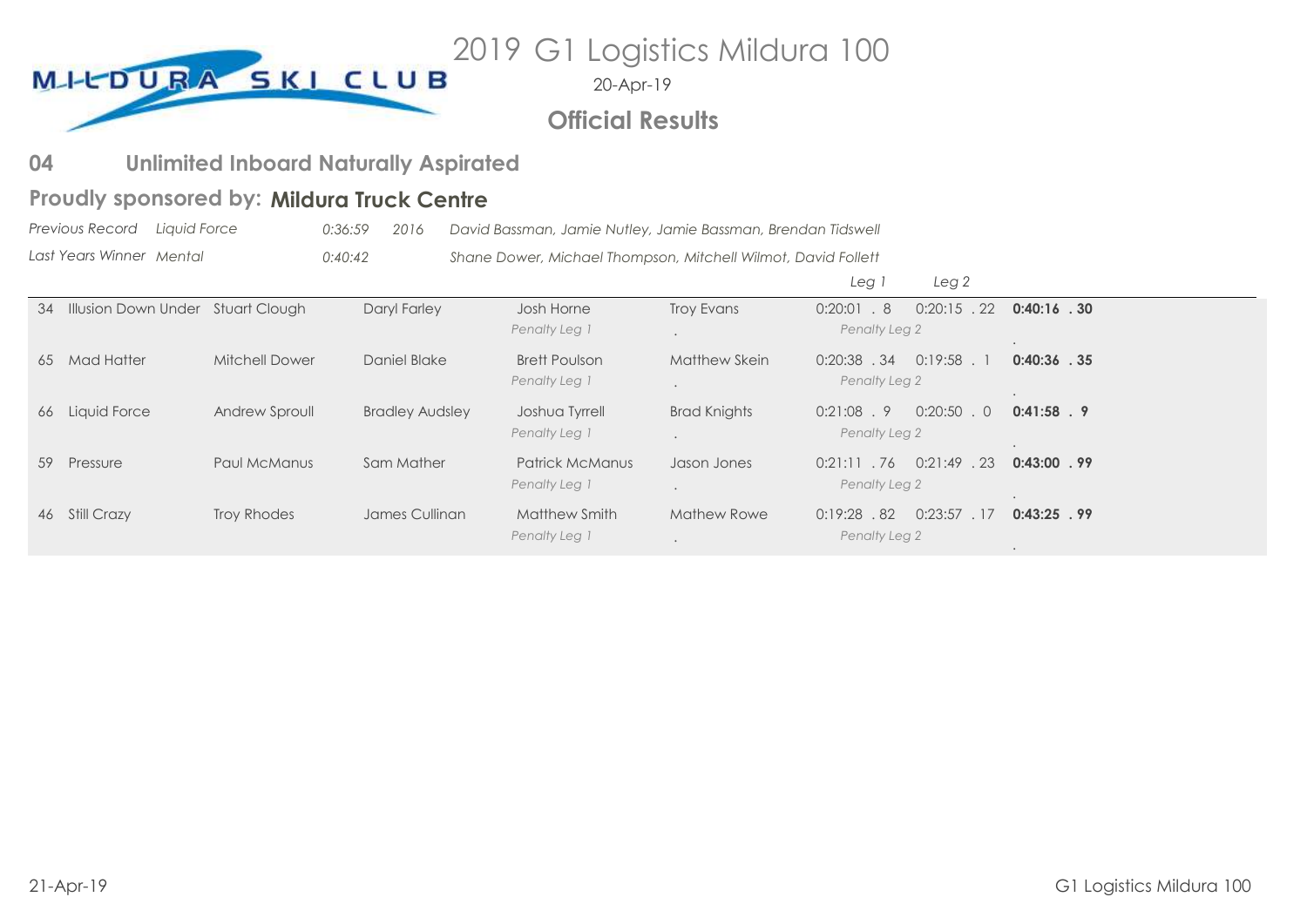

20-Apr-19

# **Official Results**

#### **Unlimited Outboard Expert 05**

# Proudly sponsored by: Heaven Nightclub

*Previous Record Last Years Winner Cyclone Racing 2 0:38:33 2011 Peter Randall, Mark Stephenson, Craig Gordon, Trevor Bray Still Two Hands 0:42:41 Russell Lewis, Shane Helson, Leigh Davies, Troy Evans*

|    |              |               |                  |                 |                   | Leg <sup>-</sup> | Leg 2                 |                |     |
|----|--------------|---------------|------------------|-----------------|-------------------|------------------|-----------------------|----------------|-----|
|    | 54 Mojo 4N   | Daniel Steley | Matthew Thornton | Kyle Lingard    | Alexander Watt    | $0:22:00$ .70    | $0:21:35$ . 15        | 0:43:35.85     |     |
|    |              |               |                  | Penalty Leg 1   |                   | Penalty Leg 2    |                       |                |     |
|    | 114 Reload   | Anthony Hore  | Jackson Lowry    | Kim McEgan      | Cameron Horne     | $0:25:29$ . 30   | 0:24:13<br>$\bigcirc$ | $0:49:42$ . 30 |     |
|    |              |               |                  | Penalty Leg 1   |                   | Penalty Leg 2    |                       |                |     |
| 77 | Boats & Hoes | Gavin Reinke  | Danny Pegorin    | Ross J Harris   | Daniel Hildebrand |                  | .0                    |                | dnf |
|    |              |               |                  | Penalty Leg 1   |                   | Penalty Leg 2    |                       | $\cdot$ 0      |     |
| 29 | Judgemental  | Dale Hally    | Jarrod Robertson | Chris Mansfield | Mathew Arnall     | 0:19:47.48       |                       |                | dnf |
|    |              |               |                  | Penalty Leg 1   |                   | Penalty Leg 2    |                       |                |     |

#### **Under 8 Litre Inboard Expert 06**

# **Proudly sponsored by: Transcool**

*Previous Record Carlton Dry Racing 0:36:13 2015 Darren Laub, Robert Bertram, Rory Brockwell, Mason Vaughan*

*Last Years Winner Sportspage 0:36:16 Dean Johns, Anthony O'Reilly, Jason Cartledge, Jarrod Fritchley*

|    |                  |                       |                 |                                         |                         | Leg<br>Leg <sub>2</sub>                                  |                |                  |
|----|------------------|-----------------------|-----------------|-----------------------------------------|-------------------------|----------------------------------------------------------|----------------|------------------|
|    | 18 XS Cash       | <b>Matthew Sadler</b> | Keegan Hutchins | Sam Handley<br>Penalty Leg 1            | <b>Mitchell Mulcahy</b> | 0:17:59<br>$0:18:36$ . 72<br>$\bigcirc$<br>Penalty Leg 2 | $0:36:35$ . 72 |                  |
| 82 | Kamikaze         | Chris Doonan          | Rachael Howe    | Zac Francis<br>Penalty Leg 1            | <b>Tyler Francis</b>    | $0:21:25$ . 0<br>$0:21:37$ . 40<br>Penalty Leg 2         | $0:43:02$ . 40 |                  |
| 67 | Rush Hour        | Rick Janssen          | John Hatherell  | <b>Mitchell Gogoll</b><br>Penalty Leg 1 | <b>Ryan Hatherell</b>   | 0:23:01<br>0:21:43.65<br>Penalty Leg 2                   | 0:44:44.65     | 30 sec 13.13 (a) |
|    | 107 Never Enough | <b>Patrick Bourke</b> | Leonie Farrell  | <b>Gregory Farrell</b><br>Penalty Leg 1 | Jake Farrell            | $0:33:15$ . 0<br>$0:30:01$ . 4<br>Penalty Leg 2          | $1:03:16$ . 4  |                  |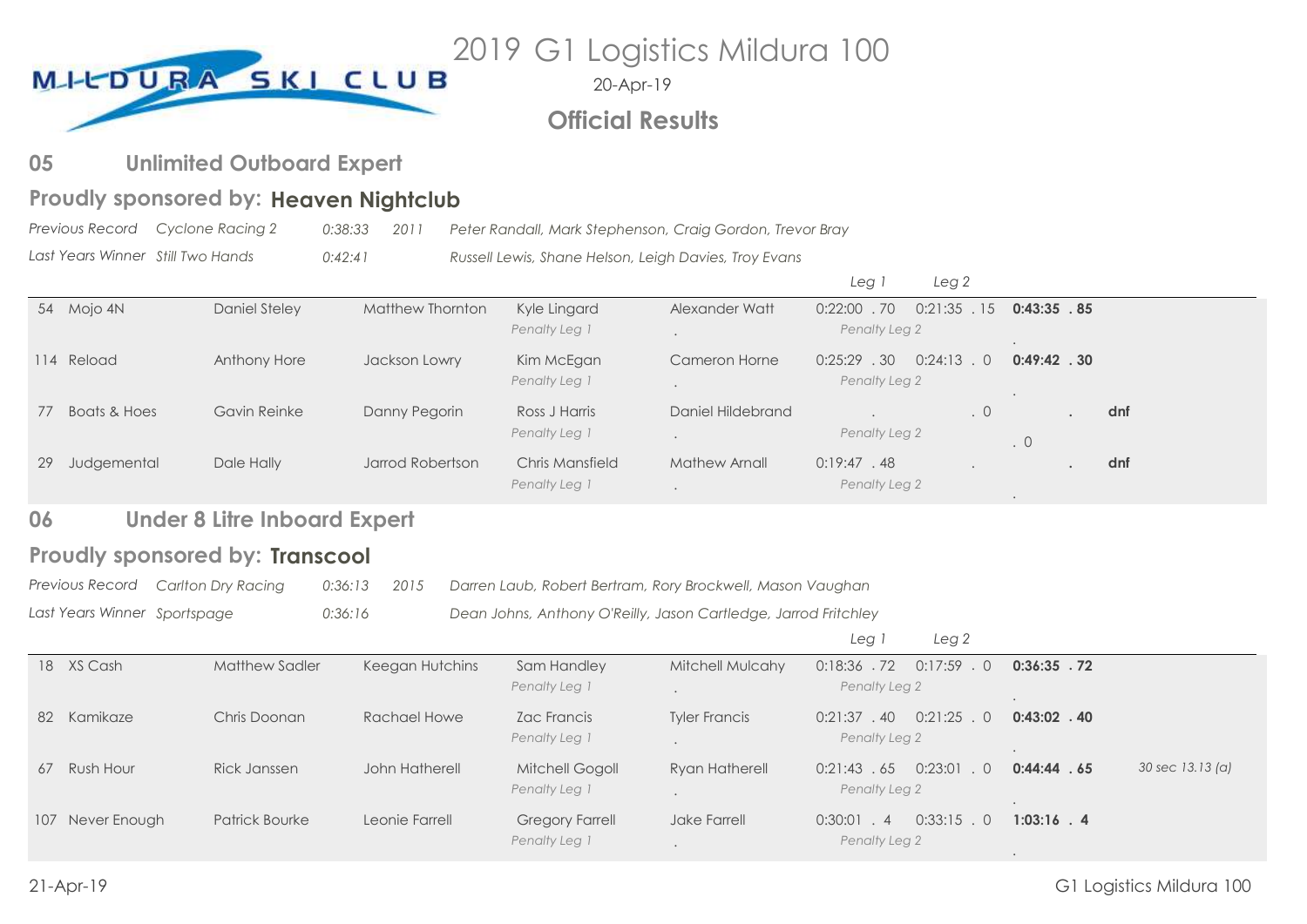

20-Apr-19

# **Official Results**

#### **Under 6 Litre Inboard Expert 07**

# Proudly sponsored by: Quest Mildura

*Previous Record Last Years Winner Ultra Troublemaker 0:35:28 2016 Scott Nind, Stuart Horne, Trevor Bray, Richard Souwer Bulletproof 0:37:13 Paul White, Adam Wilson, Robert Lee, Rick Kirkman*

|    |                       |               |                            |                                       |                             | Leg <sub>2</sub><br>Leg                         |           |                  |     |
|----|-----------------------|---------------|----------------------------|---------------------------------------|-----------------------------|-------------------------------------------------|-----------|------------------|-----|
| 23 | <b>BulletProof</b>    | Paul White    | Adam Wilson                | <b>Rick Kirkman</b><br>Penalty Leg 1  | Robert Lee                  | $0:18:49$ . 0<br>$0:18:37$ . 1<br>Penalty Leg 2 |           | $0:37:26$ . 1    |     |
|    | 33 Synthetic          | Stuart Evans  | Neale Torpey               | Craig Nicholls<br>Penalty Leg 1       | <b>Clark Stegmeyer</b>      | 0:19:37<br>0:19:47.15<br>Penalty Leg 2          | .29       | $0:39:24$ . 44   |     |
| 24 | I-Robot               | Trinton Smith | <b>Christopher Gration</b> | Connor Ballingall<br>Penalty Leg 1    | Jarryd Tannenberg           | $0:20:29$ . 23<br>Penalty Leg 2                 | $\cdot$ 0 | .23<br>$\cdot$ 0 | dnf |
| 58 | Thunderduck           | Michael Luhrs | <b>Ben Evans</b>           | <b>Todd Clarke</b><br>Penalty Leg 1   | Calum Lindberg              | $0:23:14$ . 71<br>Penalty Leg 2                 | $\cdot$ 0 | .71<br>$\cdot$ 0 | dnf |
|    | 70 Sid Vicious Racing | Peter Hilet   | Simon Zealley              | <b>Matthew Hilet</b><br>Penalty Leg 1 | Calum Lindberg<br>$\cdot$ 0 | $\cdot$ 0<br>Penalty Leg 2                      | $\cdot$ 0 | .0<br>$\cdot$ 0  | dns |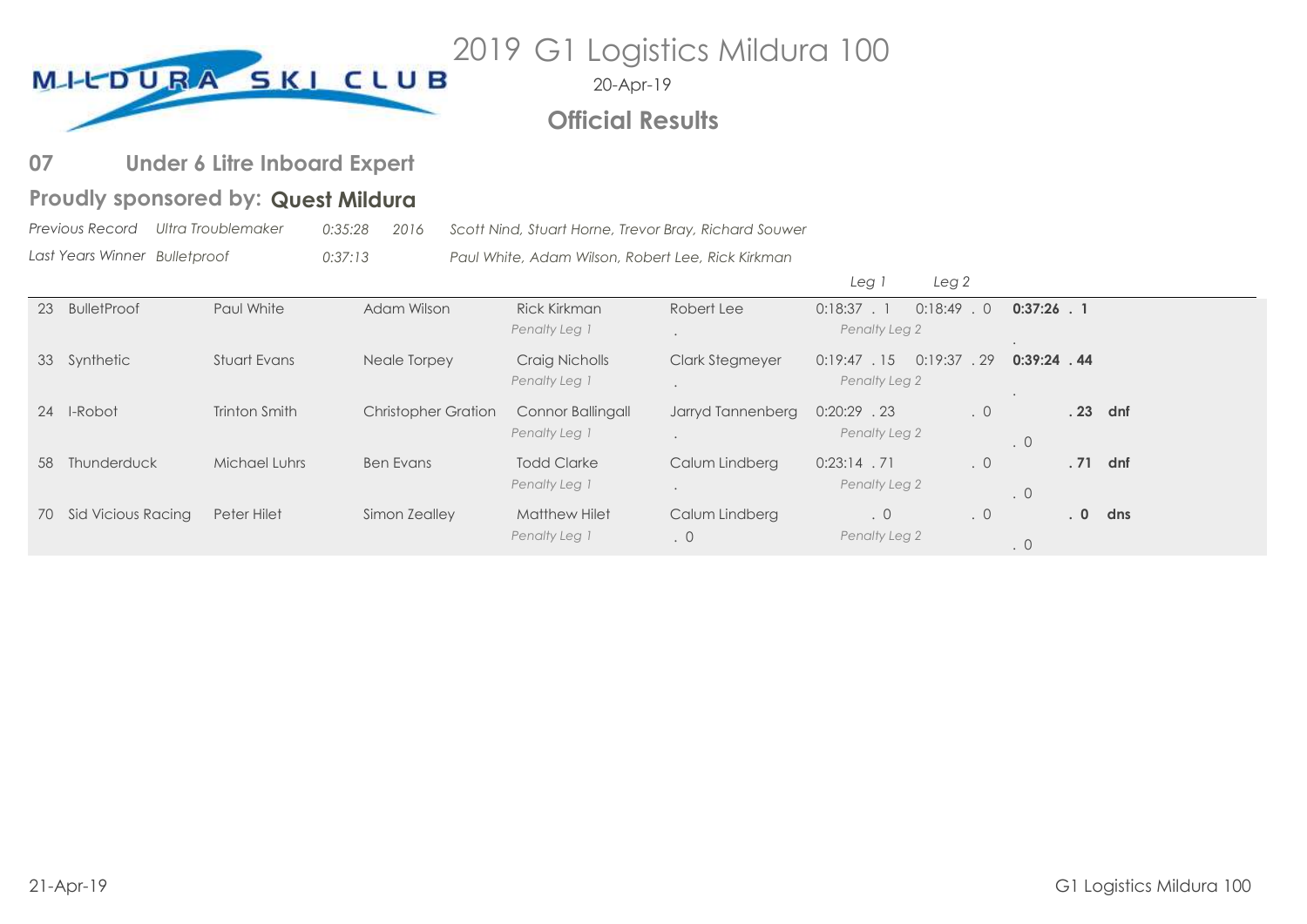

# **Official Results**

#### **One Up Men Expert 08**

# Proudly sponsored by: Trentham Estate

| Previous Record Stinga   | 0:31:12 2018 | Greg Houston, Danny Cropper, Cameron Osborne |
|--------------------------|--------------|----------------------------------------------|
| Last Years Winner Stinga | 0:31:12      | Greg Houston, Danny Cropper, Cameron Osborne |

|                    |                    |                  |                                        |           | Leg                             | Leg 2          |                 |     |
|--------------------|--------------------|------------------|----------------------------------------|-----------|---------------------------------|----------------|-----------------|-----|
| 4 Temper 2         | <b>Rhett Davis</b> | Michael Kelly    | <b>Jack Coaldrake</b><br>Penalty Leg 1 |           | 0:16:16.33<br>Penalty Leg 2     | $0:16:14$ . 0  | 0:32:30.33      |     |
| 10 Moonshot Racing | Lester Freemantle  | Michael Jamieson | Perry Jamieson<br>Penalty Leg 1        |           | $0:17:24$ . 46<br>Penalty Leg 2 | $0:17:06$ . 33 | 0:34:30.79      |     |
| 11 Formula One     | Wayne Mitchell     | Ronald Loud      | Mitchell Horan<br>Penalty Leg 1        |           | $0:17:05$ . 9<br>Penalty Leg 2  | $0:17:45$ . 0  | $0:34:50$ . 9   |     |
| 6 The Mistress     | Zachary Welch      | Leo Welch        | Wade Stratton<br>Penalty Leg 1         |           | Penalty Leg 2                   | $\cdot$ 0      | $\cdot$ 0       | dnf |
| 69 NO GO M100      |                    |                  |                                        |           | .0                              | $\cdot$ 0      | .0 <sub>1</sub> | dns |
|                    |                    |                  | Penalty Leg 1                          | $\cdot$ 0 | Penalty Leg 2                   |                | $\cdot$ 0       |     |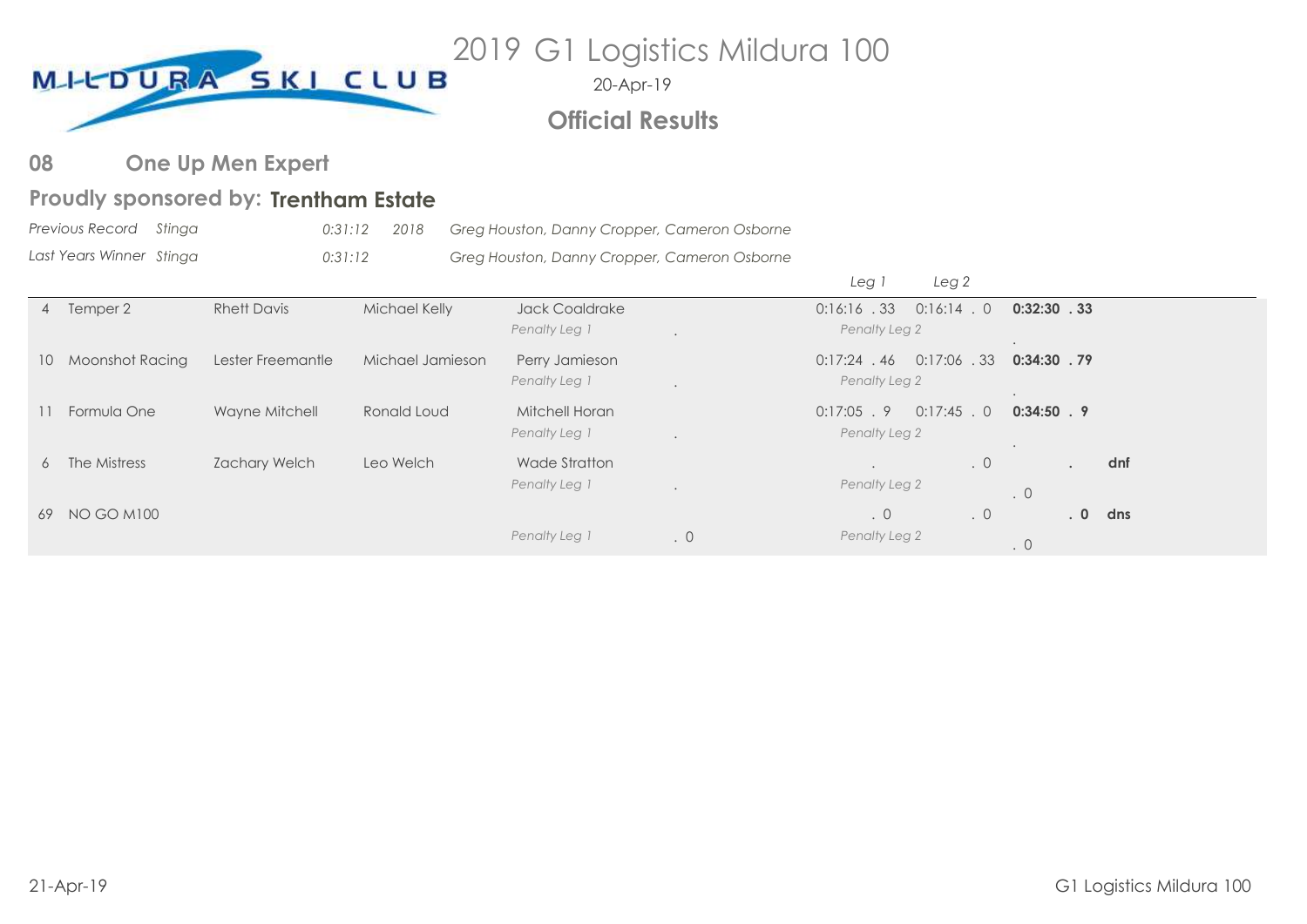

**Official Results**

#### **Sportsman class Expert 09**

# Proudly sponsored by: Thrifty Car & Truck Rental

*Previous Record New Class 2019*

*Last Years Winner*

|    |                         |                          |                               |                                                  |                                         | Leg 1                           | Leg <sub>2</sub>               |                       |                                 |
|----|-------------------------|--------------------------|-------------------------------|--------------------------------------------------|-----------------------------------------|---------------------------------|--------------------------------|-----------------------|---------------------------------|
|    | 26 Superbad             | <b>Brian Farrell</b>     | David McMillan                | <b>Brock McMillan</b><br>Penalty Leg 1           | Michael Boylan                          | $0:18:58$ . 0<br>Penalty Leg 2  | $0:18:55$ . 25                 | $0:37:53$ . 25        |                                 |
| 42 | <b>ILLUSIONS Racing</b> | <b>Maxwell Wilkinson</b> | Matthew Kennedy               | James Kennedy<br>Penalty Leg 1<br>$0:00:33$ . 22 | <b>Brett Williamson</b>                 | $0:19:50$ . 52<br>Penalty Leg 2 | $0:19:20$ . 0<br>0:00:02       | $0:39:10$ . 52<br>.68 |                                 |
|    | 47 Thunder              | Paul Robertson           | Evan Wooldridge               | Carter Robertson<br>0:01:42.64<br>Penalty Leg 1  | Jason Rockley                           | $0:20:47$ . 28<br>Penalty Leg 2 | $0:18:55$ .71<br>0:00:02       | $0:39:42$ . 99<br>.10 |                                 |
|    | 117 Kaotic              | Daniel Jury              | Andrew Barnett                | Saxton Brown<br>Penalty Leg 1                    | Joshua Pegorin                          | 0:21:21.18<br>Penalty Leg 2     | $0:21:17$ . 25                 | $0:42:38$ . 43        |                                 |
|    | 83 Hardcase             | Bevis Squire             | Luke Baker                    | <b>Ashley Davis</b><br>Penalty Leg 1             | Jake Davis                              | Penalty Leg 2                   | $0:21:53$ $.73$ $0:21:08$ $.0$ | $0:43:01$ . 73        |                                 |
|    | 92 Korrupt              | Glenn Scanlon            | <b>Chris Neville</b>          | Nicholas Chase<br>Penalty Leg 1                  | <b>Tyson Heathcote</b>                  | 0:23:37.18                      | $0:21:10$ . 0                  | 0:44:47.18            | 1 min pen. 13.13<br>$(d)$ $(i)$ |
|    |                         |                          |                               |                                                  |                                         | Penalty Leg 2                   |                                |                       |                                 |
| 27 | <b>Brute Force</b>      | Kris Pogorelec           | <b>Tony Dempster</b>          | <b>Brendon Fogarty</b><br>Penalty Leg 1          | Andrew McKinley<br>$\ddot{\phantom{0}}$ | Penalty Leg 2                   | $0:26:45$ $.27$ $0:21:56$ $.0$ | $0:48:41$ . 27        |                                 |
|    | 106 Recovery            | Clinton Cartwright       | Michael Edwards               | Joshua Edwards<br>Penalty Leg 1                  | Mark Coleman                            | Penalty Leg 2                   | $0:37:40$ $.32$ $0:23:13$ $.0$ | $1:00:53$ . 32        |                                 |
|    | Murrumbidgee<br>MadDog  | Ian Payne                | Cameron Monaghan George Payne |                                                  | Nathan Hardy                            | 0:20:16 .69                     |                                |                       | dnf                             |
|    |                         |                          |                               | Penalty Leg 1<br>$0:00:10$ .40                   |                                         | Penalty Leg 2                   |                                |                       |                                 |
| 39 | Omen Racing             | <b>Michael Brooks</b>    | <b>Mathew Brooks</b>          | Karl Wilson<br>Penalty Leg 1<br>$0:07:06$ . 6    | Aidan Rowe                              | $0:25:54$ . 56<br>Penalty Leg 2 |                                |                       | dnf                             |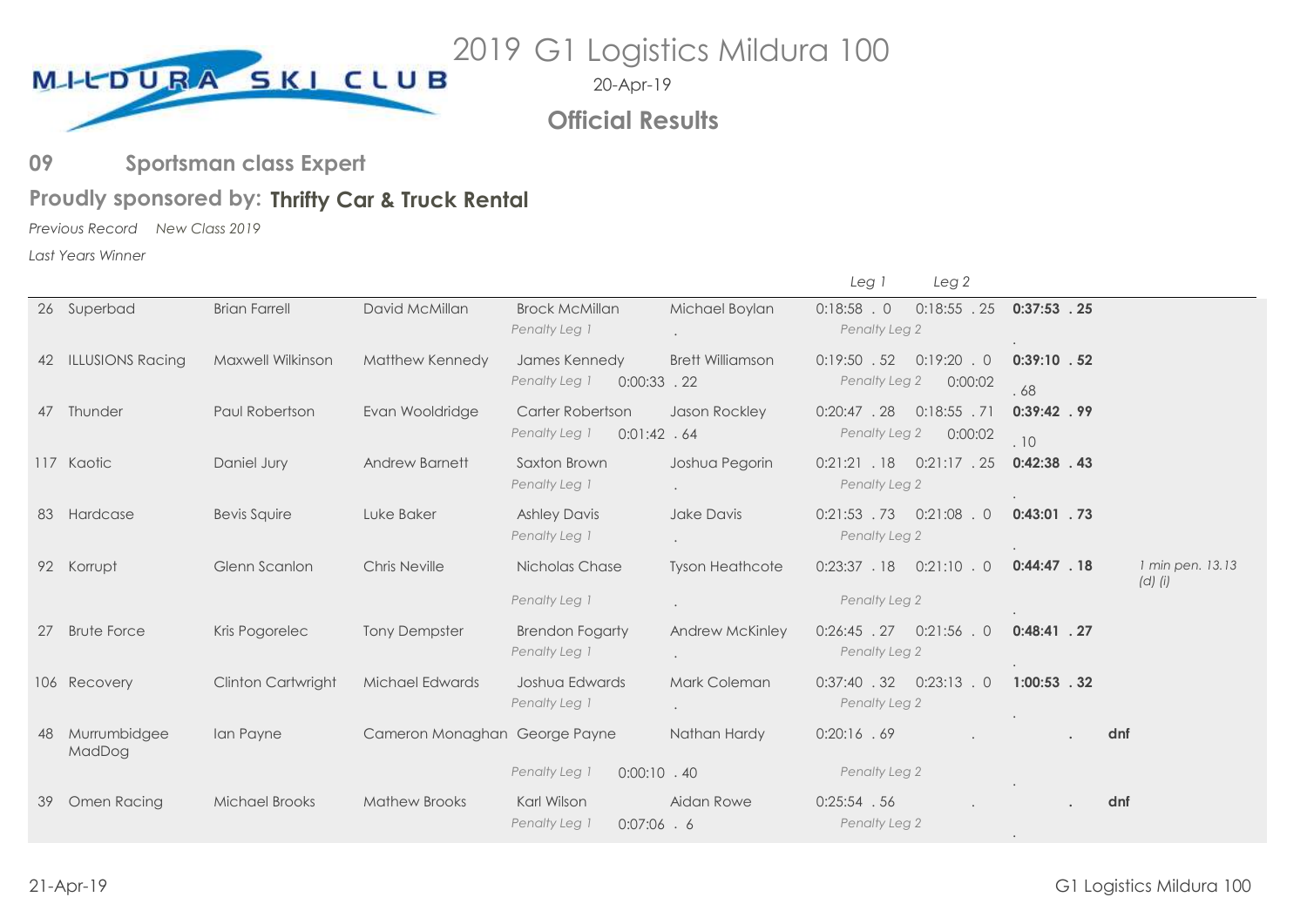|    |                                   | MICDURA SKI CLUB                    |                 | 2019 G1 Logistics Mildura 100<br>20-Apr-19<br><b>Official Results</b> |                         |                                                   |                        |
|----|-----------------------------------|-------------------------------------|-----------------|-----------------------------------------------------------------------|-------------------------|---------------------------------------------------|------------------------|
| 31 | Corruption                        | Wayne Fornari                       | Sara Farrell    | Shannon Fornari<br>Penalty Leg 1<br>$0:00:01$ . 75                    | Clinton Brown           | 2:25:48.22<br>$\cdot$ 0<br>Penalty Leg 2          | . 22 dnf<br>.0         |
|    | 51 NO GO M100                     |                                     |                 | Penalty Leg 1                                                         | $\cdot$ 0               | $\cdot$ 0<br>$\cdot$ 0<br>Penalty Leg 2           | .0<br>dns<br>$\cdot$ 0 |
| 10 |                                   | <b>MOC Outboard Expert</b>          |                 |                                                                       |                         |                                                   |                        |
|    |                                   | Proudly sponsored by: Tankad Dental |                 |                                                                       |                         |                                                   |                        |
|    | Previous Record Ace Racing        | 0:39:15                             | 2009            | Daren Spencer, Phillip Duus, Andrew Morgan, David Cooper              |                         |                                                   |                        |
|    | Last Years Winner Hardback Racing | 0:42:32                             |                 | Kevin Dahlberg, Beau Martinovic, Dylan Piening, Addison Piening       |                         | Leg <sub>2</sub><br>Leg 1                         |                        |
|    | 101 Cosmos                        | <b>Brendon James</b>                | Craig Jones     | Cameron McKenzie<br>Penalty Leg 1                                     | Daniel Watt             | 0:22:22.68<br>$0:21:42$ . 3<br>Penalty Leg 2      | $0:44:04$ . 71         |
|    | 75 Raicey                         | <b>Steven Raicevich</b>             | Terri Rigg      | Crystal Gordon<br>Penalty Leg 1                                       | Kyle Andrews            | $0:22:34$ $.42$ $0:21:54$ $.31$<br>Penalty Leg 2  | $0:44:28$ . 73         |
|    | 104 Gettin Loose                  | Sean Layton                         | Brett Lynn      | Ryan Moss<br>Penalty Leg 1                                            | Caleb Hill              | $0:23:58$ . 4<br>$0:22:42$ $.43$<br>Penalty Leg 2 | $0:46:40$ . 47         |
| 81 | Johnson Racing                    | Darren Johnson                      | Wayne Bushby    | Murray Bushby<br>Penalty Leg 1                                        | Shane Arandale          | $0:22:44$ $.67$ $0:26:02$ $.0$<br>Penalty Leg 2   | $0:48:46$ . 67         |
|    | 100 Floor-It                      | Ken Merrett                         | Malinda Sheehan | <b>Brayden Mole</b><br>Penalty Leg 1                                  | <b>Bailey Henderson</b> | $0:24:46$ $.8$ $0:24:05$ $.0$<br>Penalty Leg 2    | $0:48:51$ . 8          |
|    |                                   |                                     |                 |                                                                       |                         |                                                   |                        |
| 87 |                                   |                                     |                 | Nash Robertson<br>Penalty Leg 1                                       | $\cdot$ 0               | $\cdot$ 0<br>.0<br>Penalty Leg 2                  | .0<br>dns<br>$\cdot$ 0 |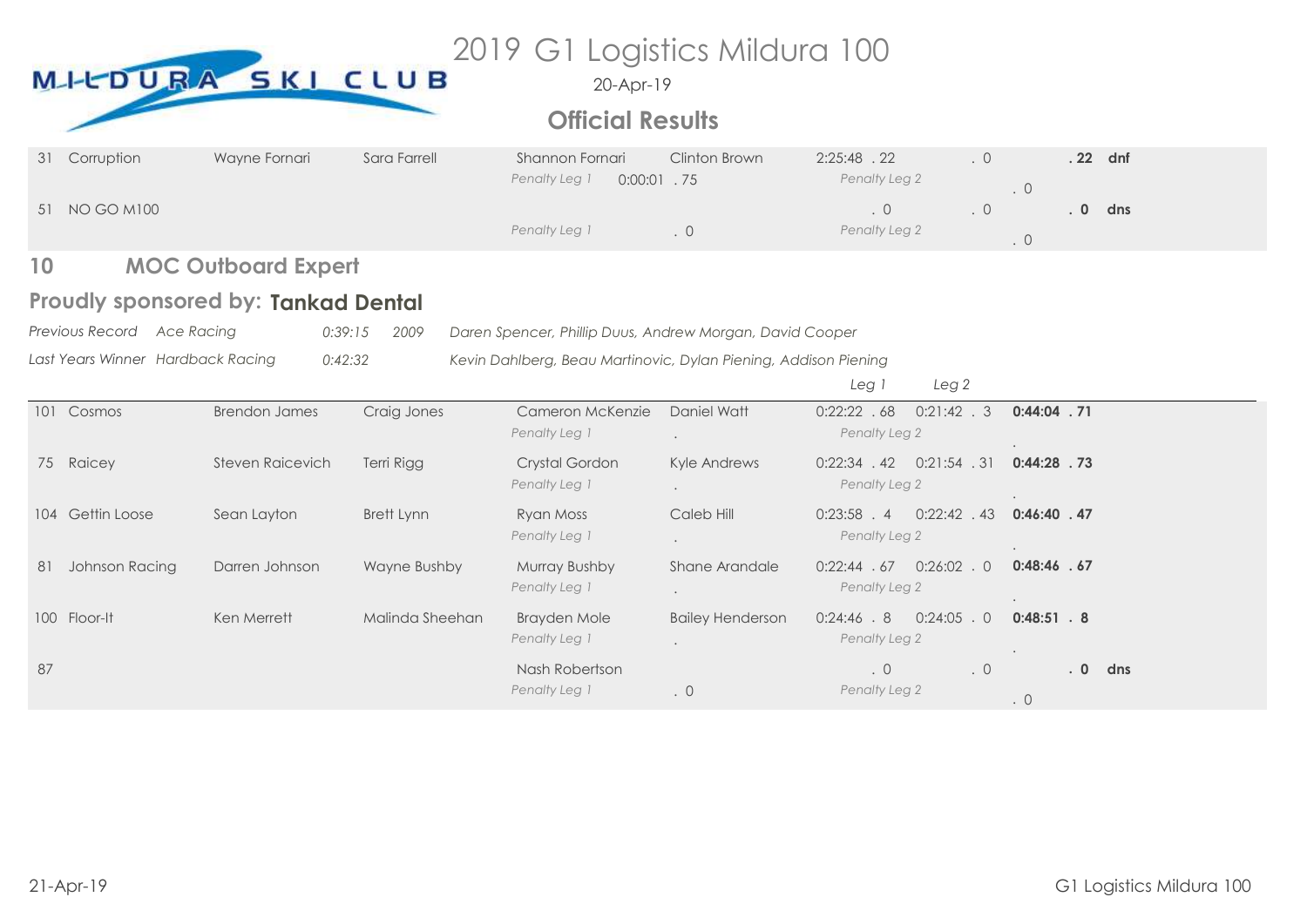

20-Apr-19

# **Official Results**

**SMOC Outboard Expert 11**

# Proudly sponsored by: Mercury Racing

*Previous Record Last Years Winner Mercury Rising 0:41:07 2015 Shaun Tomkins, Garry McConnell, Andrew Martin, Danien Cross Still No Dramas 0:44:48 Brandan McGlynn, Kade Spencer, Lachlan McGlynn, Declan Hartley*

|    |                 |                        |                       |                                     |                                                  | Leg <sub>2</sub><br>Leg 1                         |                |                                  |
|----|-----------------|------------------------|-----------------------|-------------------------------------|--------------------------------------------------|---------------------------------------------------|----------------|----------------------------------|
| 79 | Peppered Bullet | <b>Patrick Slark</b>   | Emma Williams         | Peter Harmer<br>Penalty Leg 1       | Kye Fraser<br>$\ddot{\phantom{0}}$               | 0:22:18.9<br>$0:21:44$ . 40<br>Penalty Leg 2      | $0:44:02$ . 49 |                                  |
|    | 73 Agent 86     | <b>Tony Rowe</b>       | Ian Kirk              | Jake Clancy<br>Penalty Leg 1        | Lisa Clancy<br>$\ddot{\phantom{0}}$              | $0:22:36$ . 12<br>$0:22:19$ . 0<br>Penalty Leg 2  | $0:44:55$ . 12 |                                  |
| 63 | Still No Dramas | <b>Brandan McGlynn</b> | Kade Spencer          | Emma Wymer<br>Penalty Leg 1         | Zac McEwin<br>$\bullet$                          | $0:23:06$ . 58<br>0:22:25<br>.10<br>Penalty Leg 2 | 0:45:31 .68    |                                  |
|    | 74 Raptor       | Andrew Donehue         | <b>Frazer Donehue</b> | <b>Ben Horne</b>                    | Harry Augustine                                  | $0:23:50$ . 43<br>$0:21:58$ . 0                   | $0:45:48$ . 43 | 1 min pen. 13.13<br>(d) 6.5 e ii |
|    |                 |                        |                       | Penalty Leg 1                       |                                                  | Penalty Leg 2                                     |                |                                  |
|    | 113 Harrasment  | Ross Harris            | Chelsea Harris        | <b>Tayla Stent</b><br>Penalty Leg 1 | Hannah Spencer<br>$\bullet$                      | $0:23:34$ . 21<br>$0:22:59$ . 0<br>Penalty Leg 2  | $0:46:33$ . 21 |                                  |
| 86 | Ignition        | Dave McMillan          | <b>Patrick Dobbs</b>  | Daniel McMillan<br>Penalty Leg 1    | Lee Tattersall<br>$\ddot{\phantom{0}}$           | $0:24:06$ . 0<br>0:28:49.6<br>Penalty Leg 2       | $0:52:55$ . 6  |                                  |
|    | 72 Express Lab  | Daniel Brundell        | Nathan Brundell       | Jack Battye<br>Penalty Leg 1        | Mitch Campbell<br>$\ddot{\phantom{a}}$           | $0:28:29$ . 11<br>$0:25:04$ . 46<br>Penalty Leg 2 | 0:53:33.57     |                                  |
|    | 115 Mad Kiwi    | Douglas Binnie         | Darren Walker         | Leanne Binnie<br>Penalty Leg 1      | <b>Matthew Swindells</b><br>$\ddot{\phantom{0}}$ | $0:27:25$ . 63<br>0:34:09<br>.34<br>Penalty Leg 2 | $1:01:34$ . 97 |                                  |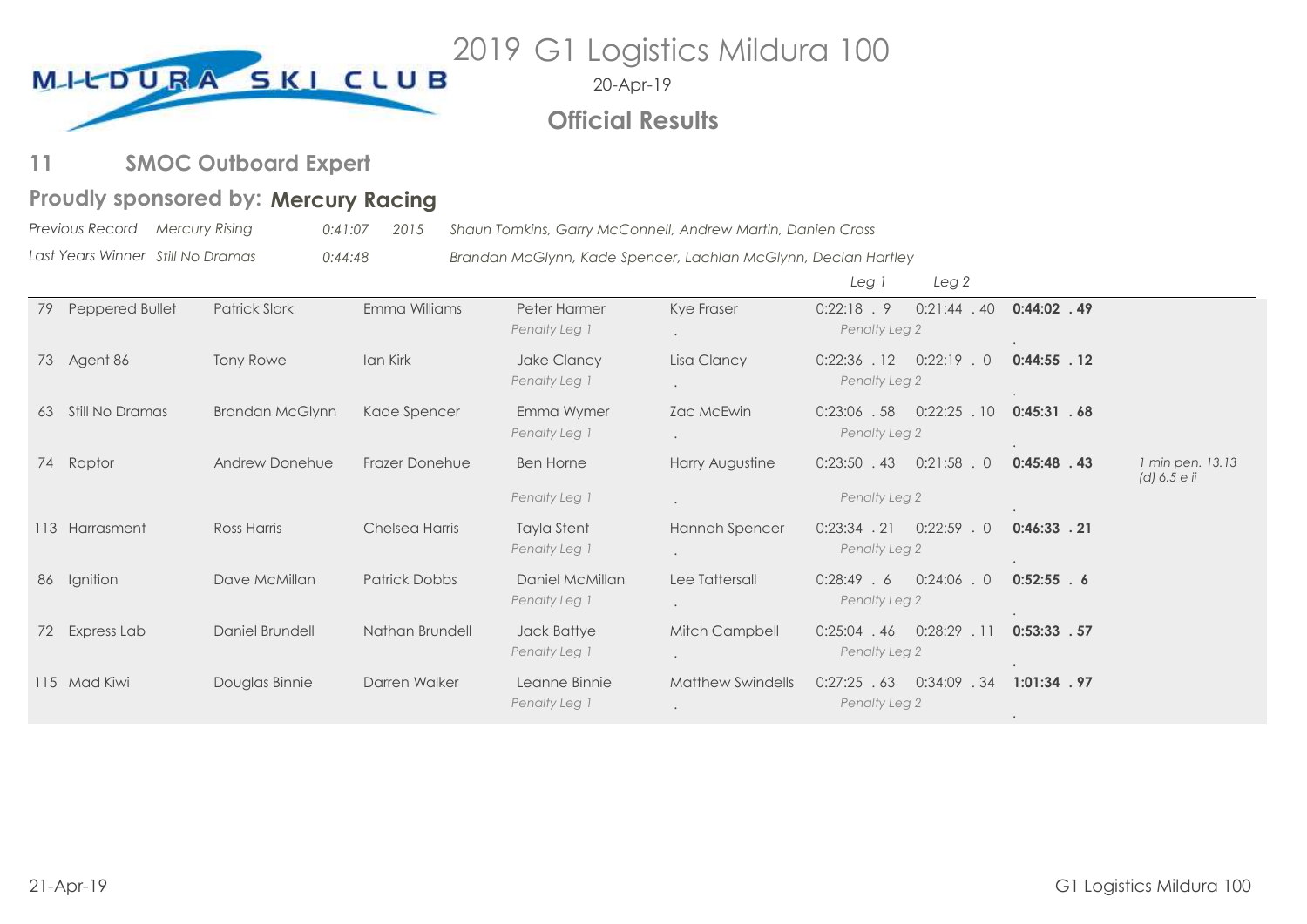

20-Apr-19

# **Official Results**

**Womens Expert 12**

# **Proudly sponsored by: NAB**

*Previous Record Merc Force F1 0:35:49 2018 Trent Souwer, Christian Apps, Maddison Boyer, Chelsea Blight*

*Last Years Winner Merc Force F1 0:35:49 Trent Souwer, Christian Apps, Chelesea Blight, Maddison Boyer*

|    |                                        |                         |                      |                                        |                                        | Leg <sub>2</sub><br>Leg 1                         |                                                 |
|----|----------------------------------------|-------------------------|----------------------|----------------------------------------|----------------------------------------|---------------------------------------------------|-------------------------------------------------|
|    | 13 Merc Force                          | <b>Tim Pickford</b>     | <b>Brian Griffin</b> | <b>Maddison Boyer</b><br>Penalty Leg 1 | Chelsea Blight<br>$\ddot{\phantom{0}}$ | 0:18:16.63<br>$0:17:59$ . 18<br>Penalty Leg 2     | 0:36:15 .81                                     |
| 32 | Extreme Meltdown                       | Anthony Savona          | Sam Horne            | Ashlee Cuff<br>Penalty Leg 1           | Lucy Savona<br>$\bullet$               | $0:20:20$ . 0<br>$0:20:32$ . 43<br>Penalty Leg 2  | $0:40:52$ . 43                                  |
|    | 105 Triple 666 F2 Racing David Langham |                         | Georgia Coaldrake    | <b>Brooke Langham</b><br>Penalty Leg 1 | Alexis France<br>$\bullet$             | $0:24:13$ . 73<br>$0:25:09$ . 7<br>Penalty Leg 2  | $0:49:22$ .80                                   |
| 99 | Murrumbidgee<br>Magic                  | Rodney Senior           | Jacob Smith          | <b>Corrine Donald</b>                  | Erin Davis                             | $0:26:42$ . 51<br>$0:26:01$ . 0                   | 0:52:43.51                                      |
|    |                                        |                         |                      | Penalty Leg 1                          | $\ddot{\phantom{a}}$                   | Penalty Leg 2                                     |                                                 |
|    | 127 Ballistic Still                    | <b>Barney Patterson</b> | Graeme Lightbody     | Britney Lightbody<br>Penalty Leg 1     | Jamieson Horne<br>$\bullet$            | $0:26:24$ . 39<br>$0:26:58$ . 34<br>Penalty Leg 2 | $0:53:22$ .73                                   |
|    | 128 Arkham Asylum                      | <b>Brett Spits</b>      | Madison Smith        | Jacinta Halmshaw<br>Penalty Leg 1      | Natasha Evangelou<br>$\bullet$         | $0:30:11$ . 9<br>$0:24:32$ . 47<br>Penalty Leg 2  | 0:54:43.56                                      |
|    | 96 Mad Ranga                           | Jason Dingli            | Nathan Stewart       | Chelsea Dingli<br>Penalty Leg 1        | Simone Sneddon<br>$\bullet$            | $0:33:38$ . 20<br>$0:28:19$ . 0<br>Penalty Leg 2  | $1:01:57$ . 20                                  |
| 57 | In Pursuit 2                           | Craig Anthony           | Shaun Williams       | <b>Molly Palser</b><br>Penalty Leg 1   | Hayley Hodgson<br>$\bullet$            | 0:24:30 .4<br>$\cdot$ 0<br>Penalty Leg 2          | disq rule $10.12$ (d)<br>$\cdot$ 4<br>$\cdot$ 0 |
| 85 | PegLeg                                 | Jennifer Grech          | Dean Needham         | Melanie Grech<br>Penalty Leg 1         | Courtney Grech<br>$\cdot$ 0            | $\cdot$ 0<br>$\cdot$ 0<br>Penalty Leg 2           | $\overline{\phantom{0}}$<br>dns<br>$\cdot$ 0    |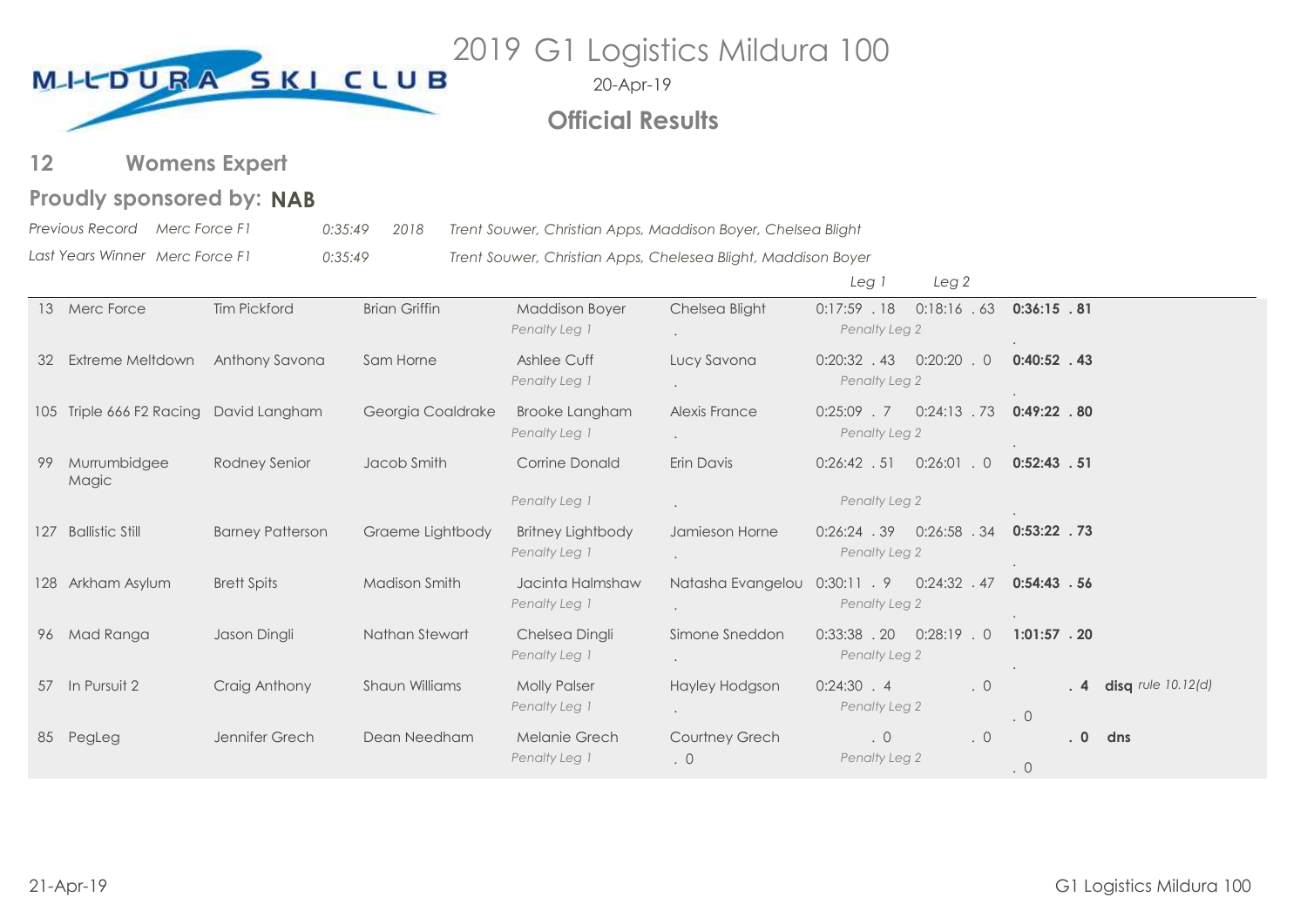

**Official Results**

#### **One Up Womens Expert 13**

# Proudly sponsored by: Mildura Ski Club

*Previous Record New class for 2019 Last Years Winner*

|     |                              |                                        |                        |                                                               |                | Leg 1                           | Leg <sub>2</sub>         |                      |
|-----|------------------------------|----------------------------------------|------------------------|---------------------------------------------------------------|----------------|---------------------------------|--------------------------|----------------------|
|     | 17 Merc Force F1             | Colin Hockley                          | James Marth            | Shantelle King<br>Penalty Leg 1                               |                | 0:18:48.31<br>Penalty Leg 2     | $0:18:27$ . 0            | $0:37:15$ . 31       |
| 14  |                              | <b>Under 16 Boys Expert</b>            |                        |                                                               |                |                                 |                          |                      |
|     |                              | <b>Proudly sponsored by: McDonalds</b> |                        |                                                               |                |                                 |                          |                      |
|     | Previous Record Pigs Arsenal | 0:36:17                                | 2014                   | Chris Stevens, Craig Harper, Sean Stevens, Jackson Hamond     |                |                                 |                          |                      |
|     | Last Years Winner The Player | 0:41:09                                |                        | Rob Stanford, Aaron Stanford, Ryan Stanford, Carter Robertson |                |                                 |                          |                      |
|     |                              |                                        |                        |                                                               |                | Leg 1                           | Leg <sub>2</sub>         |                      |
| 30  | Chief                        | Darren Laub                            | Daniel Shipp           | Tate Laub<br>Penalty Leg 1<br>$0:00:01$ . 62                  | Jake Rawe      | 0:19:27.54<br>Penalty Leg 2     | $0:19:23$ . 33           | 0:38:50.87           |
| 37  | <b>Elm Street</b>            | <b>Wesley Davison</b>                  | <b>Grant Mitchell</b>  | Kody Davison<br>Penalty Leg 1<br>$0:00:09$ . 2                | Cooper McAuley | 0:19:53.52<br>Penalty Leg 2     | $0:19:52$ . 40           | 0:39:45.92           |
|     | 50 Sapphire Racing           | <b>Russell Lewis</b>                   | Mark Holmes            | <b>Korey Galley</b><br>Penalty Leg 1<br>$0:00:37$ . 88        | Joshua Heather | $0:20:52$ . 66<br>Penalty Leg 2 | $0:20:12$ . 0<br>0:00:00 | $0:41:04$ . 66<br>.8 |
| -84 | Double Trouble               | Richard Manning                        | <b>Garry Partridge</b> | Jack Manning<br>Penalty Leg 1                                 | Samara Ross    | $0:23:21$ . 45<br>Penalty Leg 2 | $0:22:38$ . 0            | $0:45:59$ . 45       |
|     | 126 Silent Witness           | Peter Stutterd                         | Nathan Perkins         | Rove Hocking<br>Penalty Leg 1                                 | Dylan Koch     | $0:25:39$ . 36<br>Penalty Leg 2 | 0:25:15.60               | $0:50:54$ . 96       |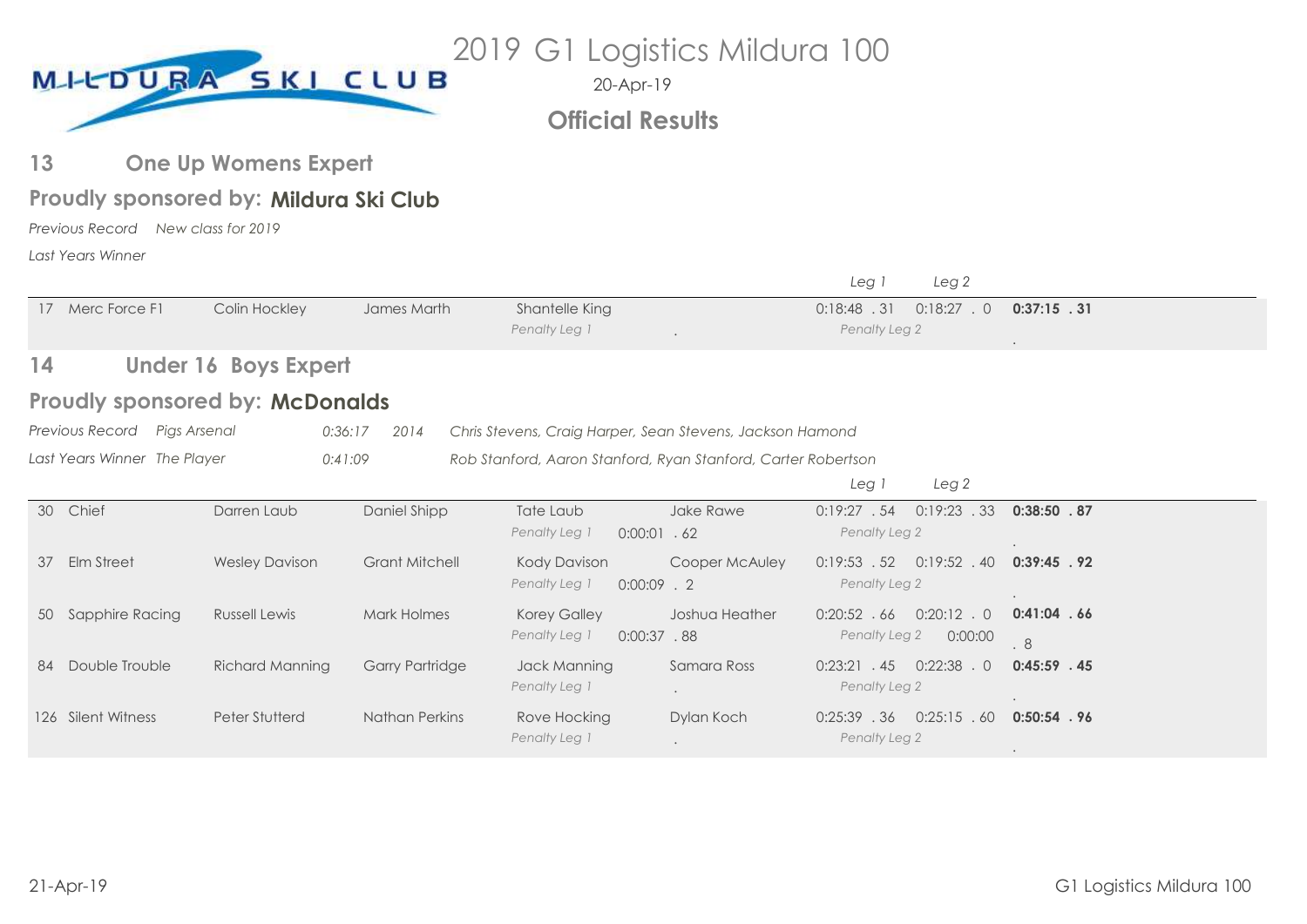

20-Apr-19 **Official Results**

#### **F2 Expert 15**

# Proudly sponsored by: Gol Gol Hotel

*Previous Record Flamen Senile 0:41:25 2012 Linc Misfud, Michael Coglan, Mark Boyer, Daniel Coglan*

*Last Years Winner Showbiz 0:41:48 David Tidswell, Raymond Curtis, Paul Phegan, Brayden Harris*

|    |                                |                        |                        |                                        |                                  | Leg i<br>Leg <sub>2</sub>                        |                |
|----|--------------------------------|------------------------|------------------------|----------------------------------------|----------------------------------|--------------------------------------------------|----------------|
|    | 64 Speed Lab                   | Darren Hitchcock       | Wayne Cauchi           | Riley Cicognani<br>Penalty Leg 1       | <b>River Hobbs</b>               | $0:20:46$ . 0<br>$0:21:06$ . 27<br>Penalty Leg 2 | $0:41:52$ . 27 |
|    | 52 Showbiz                     | David Tidswell         | <b>Ray Curtis</b>      | <b>Brayden Harris</b><br>Penalty Leg 1 | Paul Phegan                      | $0:21:25.68$ $0:21:00.0$<br>Penalty Leg 2        | 0:42:25.68     |
|    | 53 Team 26                     | <b>Brandon Cropper</b> | Joanne Clinch          | <b>Blake Dingli</b><br>Penalty Leg 1   | <b>Bailey Cropper</b>            | $0:21:27.83$ $0:21:04.0$<br>Penalty Leg 2        | $0:42:31$ . 83 |
|    | 56 Esky Mojo                   | Greg Toole             | Oscar Baumgurtel       | <b>Bryson Toole</b><br>Penalty Leg 1   | Zanda Haw                        | $0:21:33$ $.46$ $0:21:17$ $.3$<br>Penalty Leg 2  | $0:42:50$ . 49 |
| 60 | <b>Webb Marine</b><br>Services | Damien McGlynn         | Paul Tannenberg        | Adrian McGlynn                         | <b>Bradley Grehan</b>            | $0:21:53$ $.57$ $0:21:05$ $.0$                   | $0:42:58$ . 57 |
|    |                                |                        |                        | Penalty Leg 1                          |                                  | Penalty Leg 2                                    |                |
|    | 55 Chosen 2                    | Wayne Duggan           | <b>Andrew Hutchins</b> | Emma Barnes<br>Penalty Leg 1           | Gavin Arnott                     | $0:21:48$ $.52$ $0:21:29$ $.17$<br>Penalty Leg 2 | 0:43:17.69     |
| 62 | <b>Velocity Racing</b>         | <b>Timothy Everist</b> | Natalie Reid           | Joshua Reid<br>Penalty Leg 1           | <b>Brock Henderson</b><br>$\sim$ | $0:21:59$ $.27$ $0:21:24$ $.24$<br>Penalty Leg 2 | $0:43:23$ . 51 |
|    | 71 Impulsive                   | Shannon Gray           | Lisa Gray              | Jake Gray<br>Penalty Leg 1             | Corey Lalor                      | $0:21:48$ $4$ $0:21:48$ $0$<br>Penalty Leg 2     | $0:43:36$ . 4  |
| 80 | <b>Brimstone F2</b>            | Noel Bishop            | Amber Lyons            | Wyatt Horbury<br>Penalty Leg 1         | Will Spain<br>$\sim$             | $0:22:16$ . 30 $0:21:30$ . 0<br>Penalty Leg 2    | $0:43:46$ . 30 |
|    | 111 Wyvern F2                  | Alan France            | Amy Boylan             | <b>Dylan France</b><br>Penalty Leg 1   | Mason Neil                       | $0:22:58$ $.42$ $0:22:25$ $.20$<br>Penalty Leg 2 | 0:45:23.62     |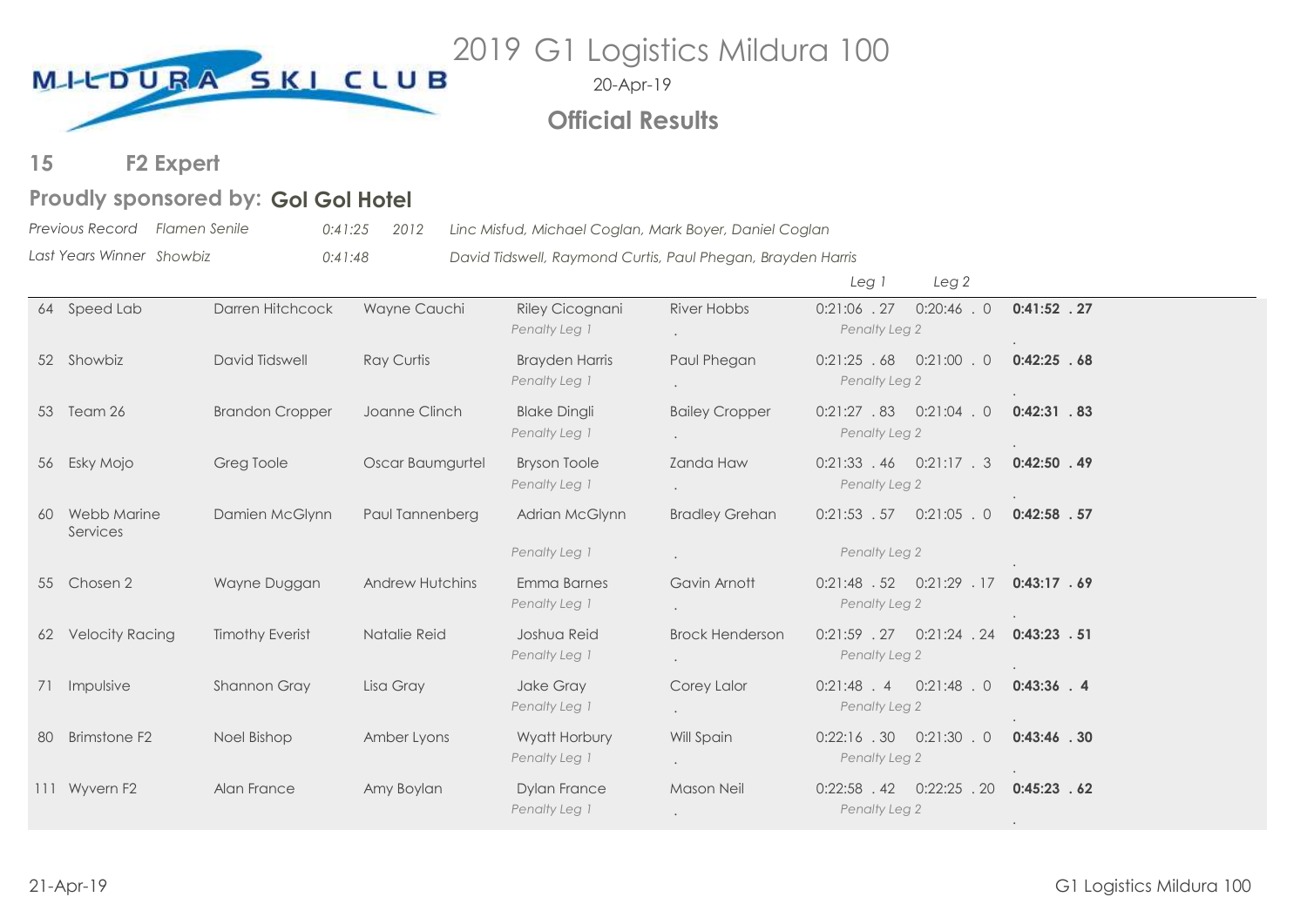# 2019 G1 Logistics Mildura 100 MILDURA SKI CLUB

20-Apr-19

# **Official Results**

| 102 Kidz Boat    | <b>Ricky Evans</b> | Michael Henderson | Jacinta Evans<br>Penalty Leg 1 | Liam Fraser                              | .75<br>0:24:47.5<br>0:25:44<br>Penalty Leg 2 |    | $0:50:31$ . 80 |          |     |
|------------------|--------------------|-------------------|--------------------------------|------------------------------------------|----------------------------------------------|----|----------------|----------|-----|
| Top Gun F2<br>61 | Alex Handley       | Jacob Nix         | Adrian Nix<br>Penalty Leg 1    | <b>Brendon Fogarty</b><br>$\overline{0}$ | .0 <sub>1</sub><br>Penalty Leg 2             | .0 |                | $\bf{0}$ | dns |
| 112 NO GO M100   |                    |                   | Penalty Leg 1                  |                                          | .0 <sub>1</sub><br>Penalty Leg 2             | .0 |                | $\bf{0}$ | dns |

#### **Stock 6 Litre Expert 16**

# Proudly sponsored by: James Transport

| Previous Record Seriously Gro Up | $0:40:10$ 2017 | Alex Handley, Ryan Wridgeway, Adrian Nix, Brendon Fogarty  |
|----------------------------------|----------------|------------------------------------------------------------|
| Last Years Winner Public Enemies | 0:40:31        | Glenn Rowlands, Andrew Morgan, Max Rowlands, Mason Vaughan |

*Leg 1 Leg 2*

|                         | Craig Males                                                      | Nathan Batchelor     | Kane Marks<br>Penalty Leg 1         | Steven Berry<br>$\bullet$              | $0:19:24$ . 24<br>Penalty Leg 2            |                                                                                |                        |                                                                              |                       |
|-------------------------|------------------------------------------------------------------|----------------------|-------------------------------------|----------------------------------------|--------------------------------------------|--------------------------------------------------------------------------------|------------------------|------------------------------------------------------------------------------|-----------------------|
| <b>Hollow Point</b>     | Steven Czapp                                                     | Joshua Lowrie        | Damian Payne<br>Penalty Leg 1       | <b>Cameron Nix</b>                     | $0:19:43$ . 21<br>Penalty Leg 2            |                                                                                |                        |                                                                              | R                     |
|                         | <b>Glenn Rowlands</b>                                            | Arran Samuels        | Max Rowlands<br>Penalty Leg 1       | Mason Vaughan<br>$\bullet$             | $0:20:20$ . 59<br>Penalty Leg 2            |                                                                                |                        |                                                                              | $\mathbb{R}$          |
| <b>River Wrecka</b>     | Paul Milne                                                       | Shane Emanuelli      | Owen Dyball<br>Penalty Leg 1        | <b>Bronsen Weir</b><br>$\bullet$       | 0:20:08<br>$0:20:21$ . 41<br>Penalty Leg 2 |                                                                                |                        |                                                                              |                       |
|                         | Steven Radford                                                   | Anthony O Reilly     | <b>Boyd Bateup</b><br>Penalty Leg 1 | Josh Moxon                             | 0:20:21.66<br>Penalty Leg 2                |                                                                                |                        | dnf                                                                          |                       |
|                         | <b>Greg Walker</b>                                               | Harvey Jenkins       | Peter Wood<br>Penalty Leg 1         | Jackson Walker<br>$\ddot{\phantom{0}}$ | 2:06:42 . 12<br>Penalty Leg 2              |                                                                                |                        |                                                                              |                       |
| <b>Rock Hard Racing</b> | <b>Bryce Merrett</b>                                             | <b>Brendan Grech</b> | Robert Polites<br>Penalty Leg 1     | <b>Mathew Rowe</b><br>$\cdot$ 0        | $\cdot$ 0<br>Penalty Leg 2                 |                                                                                |                        |                                                                              |                       |
| Kausin Trouble          | <b>Chris Handley</b>                                             | Liam Males           | Noel Cartledge<br>Penalty Leg 1     | Colin Marks<br>$\cdot$ 0               | $\cdot$ 0<br>Penalty Leg 2                 | $\cdot$ 0                                                                      |                        |                                                                              |                       |
|                         | The Curse<br><b>Public Enemies</b><br>44 Tantrum<br>The Punisher |                      |                                     |                                        |                                            | $0:19:08$ . 7<br>$0:19:23$ . 0<br>$0:19:34$ . 7<br>.0<br>$\cdot$ 0<br>.0<br>.0 | $\cdot$ 0<br>$\cdot$ 0 | $0:38:32$ . 31<br>$0:39:06$ . 21<br>0:39:54.66<br>$0:40:29$ . 41<br>.0<br>.0 | .12 dnf<br>dns<br>dns |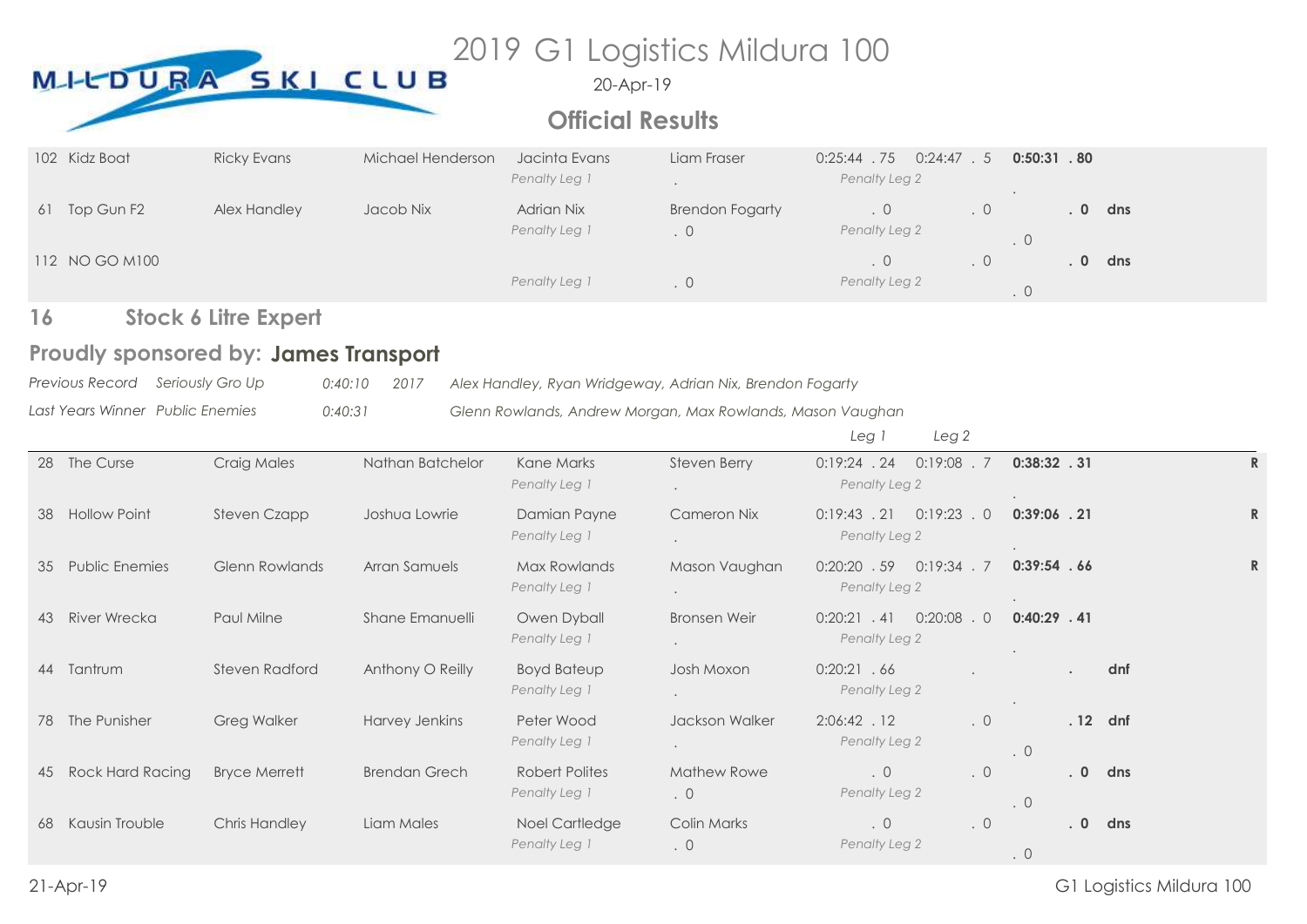| 2019 G1 Logistics Mildura 100<br>MI-CDURA SKI CLUB<br>20-Apr-19<br><b>Official Results</b> |                                             |                    |                                                     |                    |                                 |                  |                |     |              |  |
|--------------------------------------------------------------------------------------------|---------------------------------------------|--------------------|-----------------------------------------------------|--------------------|---------------------------------|------------------|----------------|-----|--------------|--|
|                                                                                            |                                             |                    |                                                     |                    |                                 |                  |                |     |              |  |
| 17                                                                                         | <b>Under 5.2 Litre Inboard Expert</b>       |                    |                                                     |                    |                                 |                  |                |     |              |  |
|                                                                                            | Proudly sponsored by: River 1467AM          |                    |                                                     |                    |                                 |                  |                |     |              |  |
| Previous Record Moio                                                                       |                                             | 0:38:23<br>2017    | Cameron Cox, John Kelly, Todd Kelly, Gerard Atkins  |                    |                                 |                  |                |     |              |  |
| Last Years Winner Mojo                                                                     |                                             | 0:39:55            | Todd Kelly, Cameron Cox, Jake Ellery, Gerard Atkins |                    |                                 |                  |                |     |              |  |
|                                                                                            |                                             |                    |                                                     |                    | Leg 1                           | Leg <sub>2</sub> |                |     |              |  |
| 22 Mojo                                                                                    | <b>Todd Kelly</b>                           | <b>Brad Winter</b> | <b>Gerard Atkins</b><br>Penalty Leg 1               | <b>Troy Barens</b> | $0:18:43$ . 41<br>Penalty Leg 2 | $0:18:27$ . 0    | $0:37:10$ . 41 |     | $\mathbb{R}$ |  |
| 125 Money Muncher                                                                          | Dean Kriewaldt                              | Luke Fitzpatrick   | Jacob Kriewaldt<br>Penalty Leg 1                    | Jacob Senior       | $0:25:00$ . 12<br>Penalty Leg 2 |                  |                | dnf |              |  |
| 18                                                                                         | <b>Under 18 Girls Expert</b>                |                    |                                                     |                    |                                 |                  |                |     |              |  |
|                                                                                            | <b>Proudly sponsored by: Crowe Horwarth</b> |                    |                                                     |                    |                                 |                  |                |     |              |  |
| Previous Record                                                                            | New Class 2019                              |                    |                                                     |                    |                                 |                  |                |     |              |  |
| Last Years Winner                                                                          |                                             |                    |                                                     |                    |                                 |                  |                |     |              |  |

|           |               |               |                 |                | Lea           | Leg <sub>2</sub> |     |  |
|-----------|---------------|---------------|-----------------|----------------|---------------|------------------|-----|--|
| 76 Hedake | Brett Jenkins | Nathan Hedley | Cambelle Hedley | Sophie Thomson |               |                  | dnf |  |
|           |               |               | Penalty Leg 1   |                | Penalty Leg 2 |                  |     |  |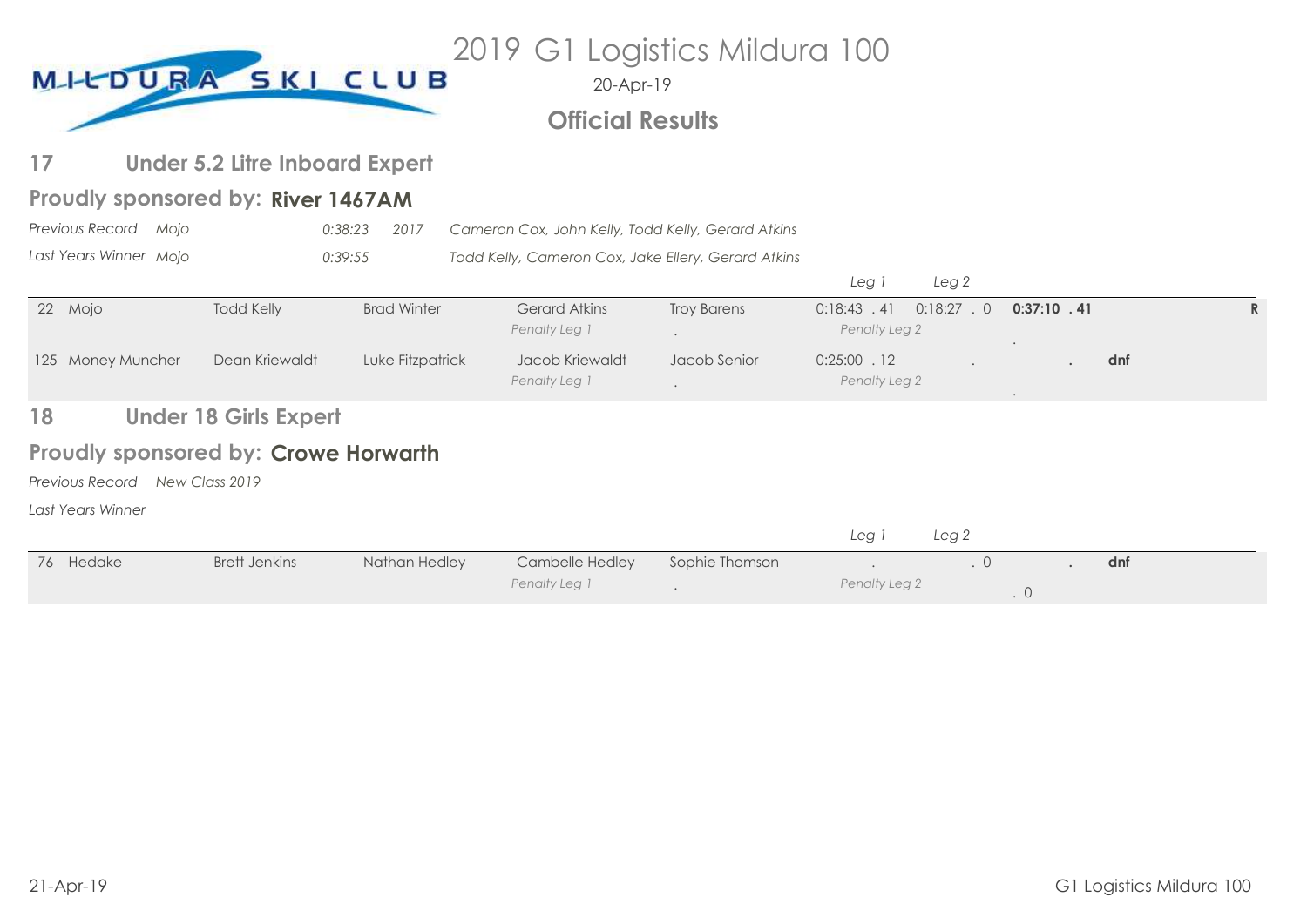

# **Official Results**

#### **Under 16 Girls Expert 20**

# Proudly sponsored by: Ski Racing Victoria

*Previous Record Rush 0:40:00 2014 James King, Craig Eggington, Shantelle King, Holly Prasczczalek*

*Last Years Winner No Class 2018*

|                      |                 |                   |                                  |                   | Leg 2<br>Leg <sup>-</sup>                          |                |
|----------------------|-----------------|-------------------|----------------------------------|-------------------|----------------------------------------------------|----------------|
| 93 99 Psycho Clowns  | Daniel McMahon  | Russell Cicognani | Haylee Gibson<br>Penalty Leg 1   | Nellie McMillan   | 0:22:48<br>0:23:25.67<br>$\Omega$<br>Penalty Leg 2 | 0:46:13.67     |
| 103 Meltdown         | Keith Consiglio | Noah Boyer        | Alice Savona<br>Penalty Leg 1    | Abby Squire       | $0:22:56$ . 60<br>$0:24:40$ . 38<br>Penalty Leg 2  | $0:47:36$ . 98 |
| 94 The Contractor    | Neil Donald     | Claire Lee        | Jaymi Clancy<br>Penalty Leg 1    | Jasmin Payne      | $0:25:03$ . 34<br>$0:25:34$ . 11<br>Penalty Leg 2  | $0:50:37$ . 45 |
| Walk on Water<br>151 | Ben Trevena     | Justin Bartolo    | Lillian Trevena<br>Penalty Leg 1 | <b>Sky Bourke</b> | $0:28:08$ . 41<br>$0:27:07$ . 55<br>Penalty Leg 2  | $0:55:15$ . 96 |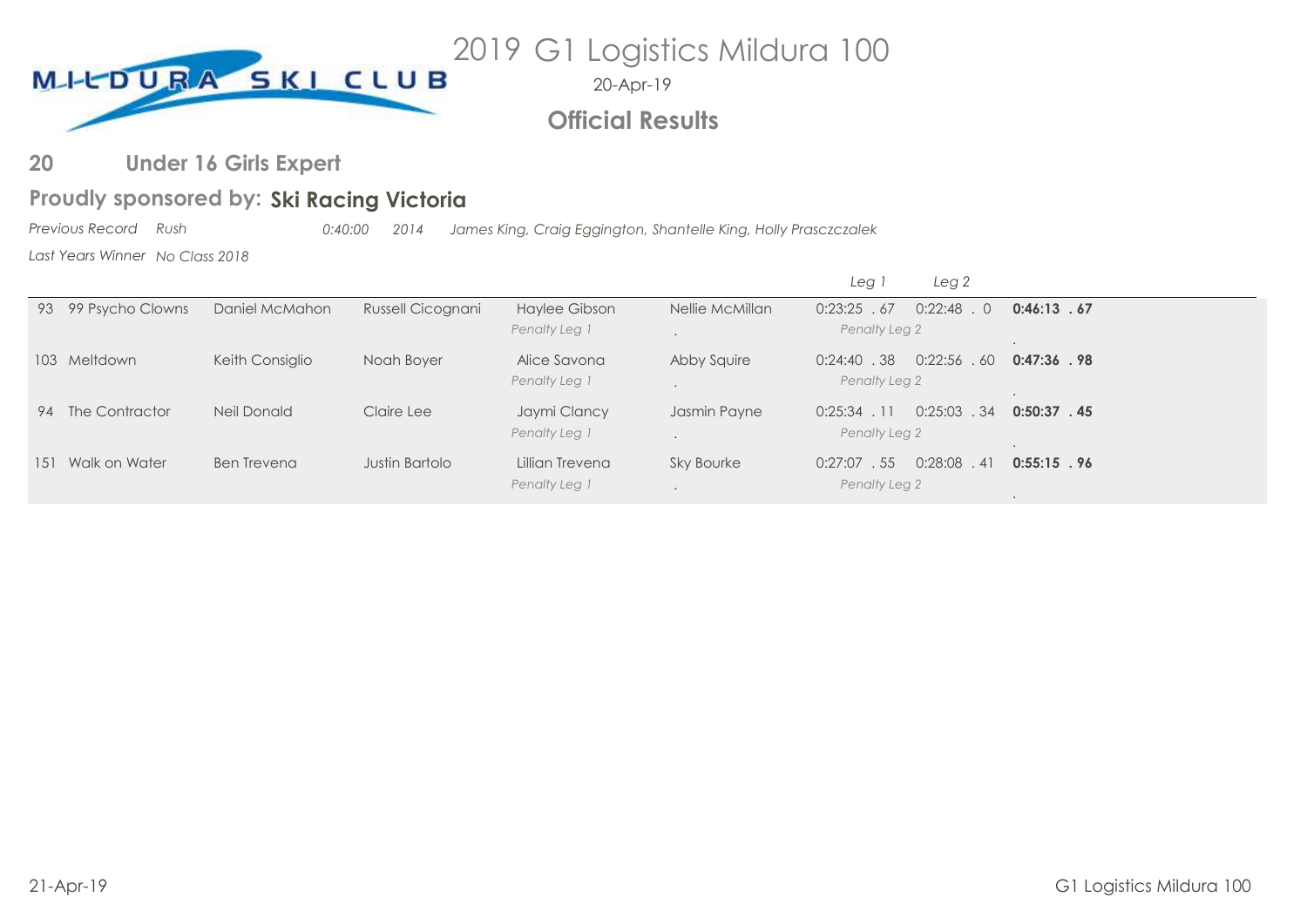

**Official Results**

#### **Under 14 Boys Expert 21**

# Proudly sponsored by: Roads Maritime New South Wales

*Previous Record New Class 2019*

*Last Years Winner*

|     |                       |                        |                          |                                      |                                               | Leg 1<br>Leg 2                                         |                |     |
|-----|-----------------------|------------------------|--------------------------|--------------------------------------|-----------------------------------------------|--------------------------------------------------------|----------------|-----|
|     | 119 Epic              | Craig Boswell          | <b>Bobbette McMillan</b> | Zak Armstrong<br>Penalty Leg 1       | <b>Riley Merchant</b><br>$\ddot{\phantom{a}}$ | $0:22:53$ . 0<br>0:23:40.35<br>Penalty Leg 2           | 0:46:33.35     |     |
| 137 | <b>Split Decision</b> | Christopher Gibson     | Debbie Grehan            | Jack Gibson<br>Penalty Leg 1         | <b>Timothy Grehan</b><br>$\ddot{\phantom{0}}$ | 0:23:37<br>$0:25:07$ . 0<br>$\cdot$ 0<br>Penalty Leg 2 | $0:48:44$ . 0  |     |
|     | 155 Kidstuff          | Jason Walsh            | Dianne Walsh             | Kianna Walsh<br>Penalty Leg 1        | Jaali Walsh<br>$\ddot{\phantom{0}}$           | 0:28:57<br>$0:29:29$ . 0<br>. 65<br>Penalty Leg 2      | $0:58:26$ . 65 |     |
|     | 152 Mercury Racing    | <b>David Coaldrake</b> | Cameron Prescott         | Jack Simmonds<br>Penalty Leg 1       | Demi Simmonds<br>$\ddot{\phantom{0}}$         | $0:31:03$ . 11<br>$0:29:32$ . 43<br>Penalty Leg 2      | $1:00:35$ . 54 |     |
|     | 154 Hanka Chief       | Robert Bertram         | Cameron Reid             | Kade Laub<br>Penalty Leg 1           | Jackson Bertram<br>$\bullet$                  | $0:29:52$ . 28<br>$0:31:18$ . 24<br>Penalty Leg 2      | $1:01:10$ . 52 |     |
| 153 | Kausin Revenge        | <b>Adrian Nix</b>      | Kim Cartledge            | Kohdi Cartledge<br>Penalty Leg 1     | Kristian Vafakos<br>$\bullet$                 | $\cdot$ 0<br>Penalty Leg 2                             | $\cdot$ 0      | dnf |
| 95  | Moist                 | Kent Edwards           | <b>Rick Crowhurst</b>    | <b>Jett Edwards</b><br>Penalty Leg 1 | Samuel McKenzie<br>$\bullet$                  | $0:23:29$ . 31<br>Penalty Leg 2                        | $\bullet$      | dnf |
|     |                       |                        |                          |                                      |                                               |                                                        |                |     |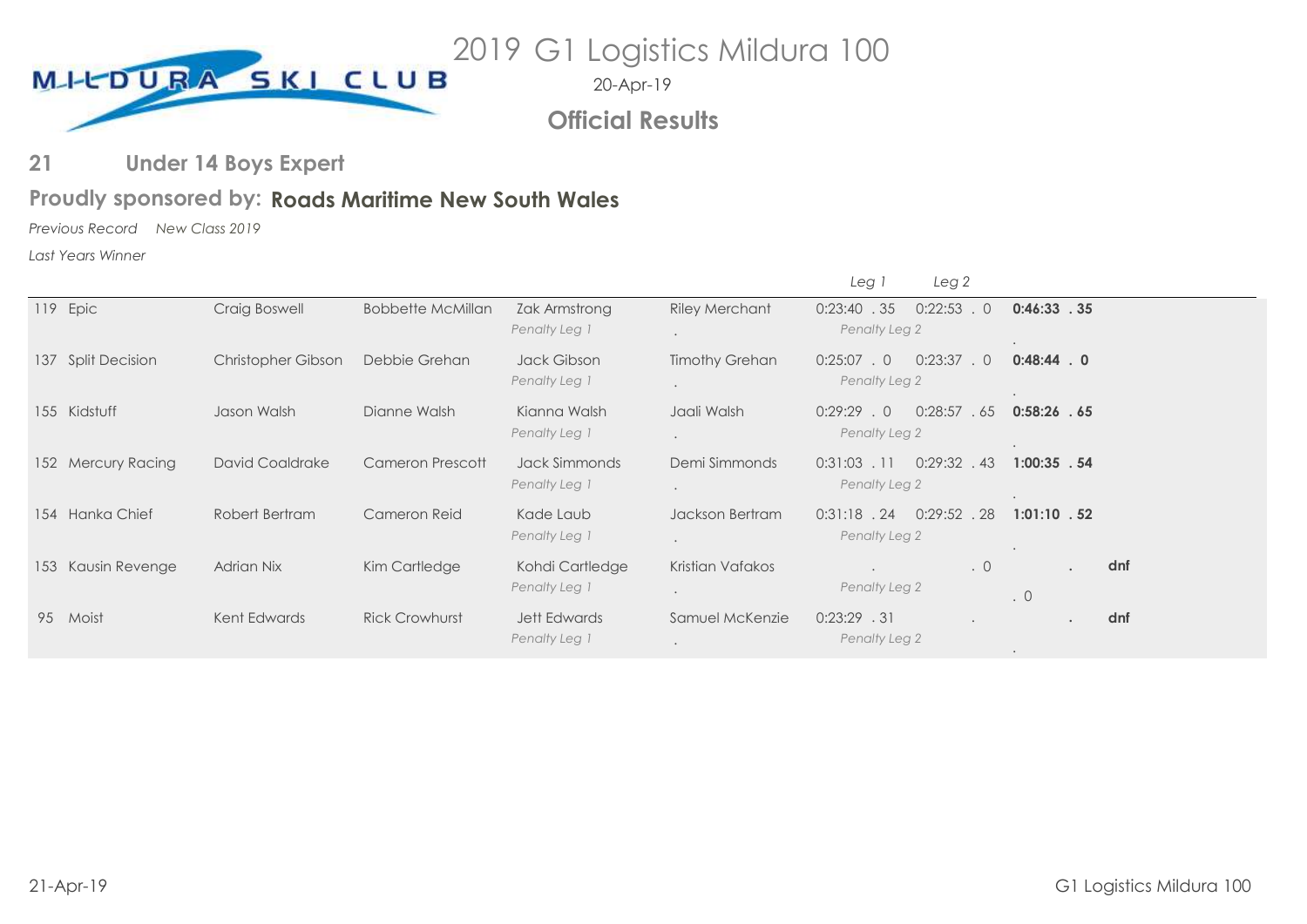

**Official Results**

#### **Under 14 Girls Expert 22**

### Proudly sponsored by: Mildura Showcase Jewellers

*Previous Record New Class 2019*

*Last Years Winner*

|                       |                   |                      |                                 |                       | Leg i<br>Leg 2                     |                |
|-----------------------|-------------------|----------------------|---------------------------------|-----------------------|------------------------------------|----------------|
| 118 Thundernuts 500   | Cameron Cox       | Daniel Branson       | Sharna Dominguez                | Kasey Branson         | 0:25:09<br>$0:24:35$ . 0<br>$\sim$ | $0:49:44$ . 1  |
|                       |                   |                      | Penalty Leg 1                   |                       | Penalty Leg 2                      | $\bullet$      |
| 136 Carneage          | <b>Adam Carne</b> | Shane Henderson      | <b>Summer Carne</b>             | Eden Henderson        | 0:25:31<br>0:25:43<br>9<br>.67     | $0:51:14$ . 76 |
|                       |                   |                      | Penalty Leg 1                   |                       | Penalty Leg 2                      |                |
| <b>Flaamin</b><br>123 | Allan Ross        | <b>Mark Neal</b>     | Anabelle Ross                   | <b>Charlotte Neal</b> | $0:25:59$ . 0<br>0:26:07<br>.49    | $0:52:06$ . 49 |
|                       |                   |                      | Penalty Leg 1<br>$0:00:27$ . 57 |                       | Penalty Leg 2<br>0:00:03           | .48            |
| 150 Hootin            | Craig Lalor       | <b>Taylor Galley</b> | <b>Telicia Lalor</b>            | Tijana Lalor          | 0:32:39<br>.30<br>0:33:45.51       | $1:06:24$ . 81 |
|                       |                   |                      | Penalty Leg 1                   |                       | Penalty Leg 2                      |                |
| 124 Solid Gold        | Samantha Hedley   | Michael Butcher      | Senna Hedley                    | Leilani Cartledge     | $\cdot$ 0<br>$\bullet$             | dnf<br>$\sim$  |
|                       |                   |                      | Penalty Leg 1                   | $\ddot{\phantom{1}}$  | Penalty Leg 2                      | $\cdot$ 0      |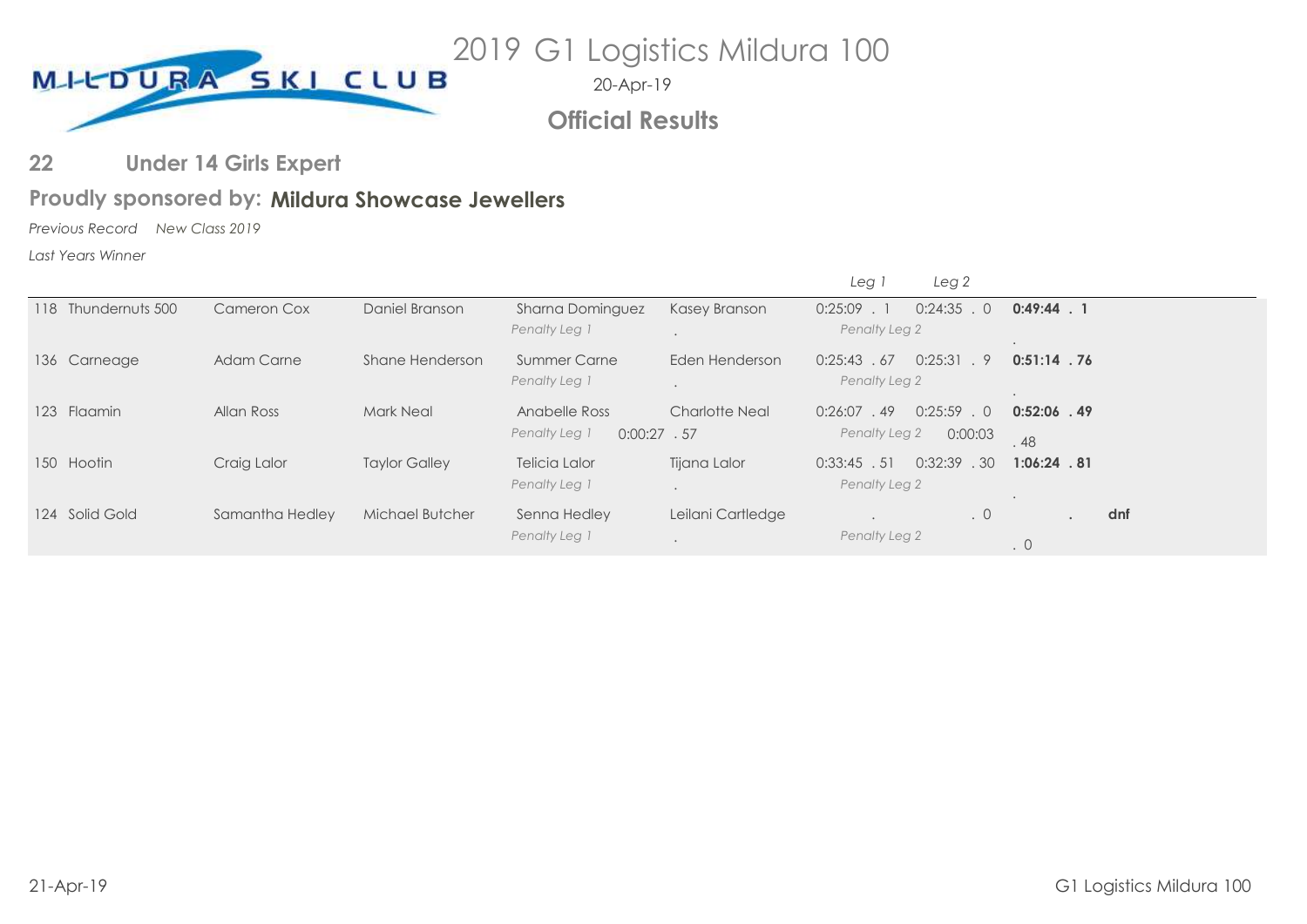

# **Official Results**

#### **70 mph Expert 25**

# Proudly sponsored by: Harvey Norman

| Previous Record Rock It  | 0:49:10 | 2016 | David Hoffman, David Phillips, Zac Francis, Grant Mitchell |
|--------------------------|---------|------|------------------------------------------------------------|
| Last Years Winner Brutal | 0:49:51 |      | Mark Matton, Greg Wheeler, Colin Matton, Ben Wheeler       |

|     |                      |                       |                          |                                                                                            |                                  | Leg 1                           | Leg <sub>2</sub>                    |                              |
|-----|----------------------|-----------------------|--------------------------|--------------------------------------------------------------------------------------------|----------------------------------|---------------------------------|-------------------------------------|------------------------------|
| 89  | The Wedge            | David Atley           | <b>Matthew Henderson</b> | <b>Scott Collins</b><br>Penalty Leg 1<br>$0:00:03$ . 25                                    | Craig Cox                        | $0:24:47$ . 3<br>Penalty Leg 2  | $0:24:28$ . 0<br>0:00:01            | $0:49:15$ . 3<br>$\cdot$ 2   |
| 88  | <b>Brutal</b>        | Mark Matton           | Greg Wheeler             | Colin Matton<br>Penalty Leg 1<br>$0:00:00$ . 11                                            | <b>Ben Wheeler</b>               | $0:24:37$ . 26<br>Penalty Leg 2 | $0:24:40$ . 26<br>0:00:01           | $0:49:17$ . 52<br>.51        |
|     | 90 Friction          | Colin Rimmer          | Nathan Caruana           | Duane Rimmer<br>Penalty Leg 1<br>$0:00:23$ . 14                                            | Ashley Caruana                   | $0:25:07$ . 16<br>Penalty Leg 2 | $0:24:40$ . 73<br>0:00:06           | 0:49:47.89<br>.11            |
|     | 147 Exertion         | Justin McLeish        | Chloe McLeish            | <b>Brett Segat</b><br>Penalty Leg 1<br>$0:00:21$ . 31                                      | Alex Johnston                    | $0:25:21$ . 15<br>Penalty Leg 2 | $0:24:47$ . 0<br>0:00:12            | $0:50:08$ . 15<br>.71        |
| 97  | Venom Racing         | Troy Jeffries         | <b>Blair Thomson</b>     | Mitchell Rowley<br>Penalty Leg 1<br>$0:00:03$ . 20                                         | <b>Ryan Peel</b>                 | $0:25:15$ . 14<br>Penalty Leg 2 | $0:24:57$ . 0<br>0:00:01            | $0:50:12$ . 14<br>.79        |
| 140 | Jagged Edge          | Ryan Wells            | <b>Heath Clarke Snr</b>  | Michael Hobbs<br>Penalty Leg 1<br>$0:00:01$ . 20                                           | <b>Heath Clarke</b>              | $0:25:43$ . 9<br>Penalty Leg 2  | $0:24:58$ . 0<br>0:00:02            | $0:50:41$ . 9<br>.60         |
|     | 132 My Three Monkeyz | Nathan Merchant       | Damien Rogers            | Logan Merchant<br>Penalty Leg 1<br>$0:01:05$ .80                                           | <b>Madison Rogers</b>            | 0:26:09 .17<br>Penalty Leg 2    | $0:25:11$ . 0<br>0:00:11            | $0:51:20$ . 17<br>.31        |
|     | 109 Head Hunter      | Pauline Butler        | <b>Trent Thomas</b>      | Kevin Butler<br>Penalty Leg 1                                                              | <b>Dylan Rowe</b>                | $0:26:15$ . 2<br>Penalty Leg 2  | $0:25:37$ . 0                       | $0:51:52$ . 2                |
|     | 129 Raw Deal         | Ian Buffon            | Christopher<br>McGlashan | Jack Buffon                                                                                | <b>Harrison Wooding</b>          | 0:26:47.12                      | $0:26:33$ . 0                       | $0:53:20$ . 12               |
| 120 | Loose Change         | <b>Peter Phillips</b> | John Baumgurtel          | Penalty Leg 1<br>$0:00:03$ . 80<br><b>Harrison Phillips</b><br>Penalty Leg 1<br>0:01:40.94 | Brooklyn Baumgurtel 0:26:44 . 43 | Penalty Leg 2<br>Penalty Leg 2  | 0:00:02<br>$0:27:20$ . 0<br>0:02:34 | .65<br>$0:54:04$ . 43<br>.22 |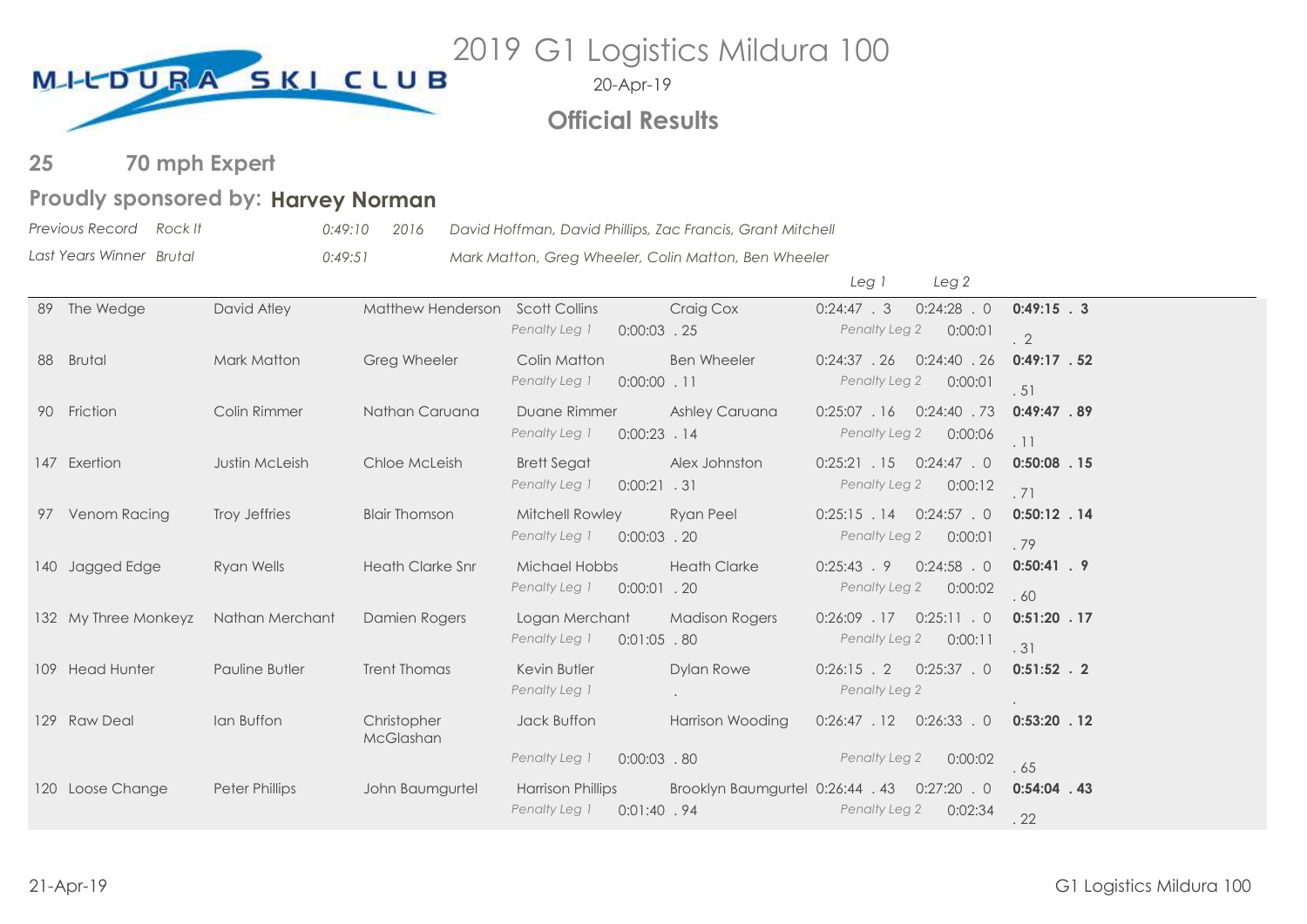

# **Official Results**

|     | 110 Wild Nights         | Stewart McCandlish Cameron Hall |                       | Jacqui McCandlish<br>Penalty Leg 1<br>$0:00:45$ . 48       | Paige Helson                      | $0:26:57$ . 56<br>Penalty Leg 2 | $0:27:24$ . 0<br>0:02:00  | $0:54:21$ . 56<br>.39 |           |     |
|-----|-------------------------|---------------------------------|-----------------------|------------------------------------------------------------|-----------------------------------|---------------------------------|---------------------------|-----------------------|-----------|-----|
|     | 146 Cracklin            | Michael Bohan                   | Rebecca Lawrence      | <b>Ben Smith</b><br>Penalty Leg 1                          | <b>Brenton Simpson</b>            | 0:26:11.41<br>Penalty Leg 2     | 0:28:32.16<br>0:00:00     | $0:54:43$ . 57<br>.11 |           |     |
|     | 145 Tsunami Marine      | Dave Benn                       | Robert Matton         | <b>Tyler Tannenberg</b><br>Penalty Leg 1<br>$0:00:42$ . 71 | Max Stewart                       | $0:26:18$ . 82<br>Penalty Leg 2 | $0:29:21$ . 11<br>0:00:12 | $0:55:39$ . 93<br>.28 |           |     |
|     | 144 Interceptor         | Doug Walton                     | Anthony Taylor        | <b>Shayne Taylor</b><br>Penalty Leg 1<br>$0:00:14$ . 5     | Joshua Milburn                    | $0:35:25$ . 58<br>Penalty Leg 2 | $0:26:26$ . 35<br>0:00:19 | $1:01:51$ . 93<br>.20 |           |     |
|     | 122 Dirty Rat           | <b>Brett Wallace</b>            | Robert Heward         | <b>Taylor Wallace</b><br>Penalty Leg 1                     | Rohan Heward                      | Penalty Leg 2                   | $\cdot$ 0                 | $\cdot$ 0             |           | dnf |
| 121 | Hi Maintenance          | <b>Travis Edwards</b>           | Patricia Edwards      | <b>Zach Edwards</b><br>Penalty Leg 1                       | <b>Jason Matthews</b>             | Penalty Leg 2                   | $\cdot$ 0                 | $\cdot$ 0             |           | dnf |
| 98  | <b>Shooter Reloaded</b> | Lukas Gates                     | <b>Daniel Pearson</b> | Matthew J Moore<br>Penalty Leg 1                           | Jake Alloway                      | Penalty Leg 2                   | $\cdot$ 0                 | $\cdot$ 0             |           | dnf |
| 91  | <b>General Lee</b>      | <b>Bradley Lighton</b>          | Adam Nolan            | Ryan Lowrie<br>Penalty Leg 1<br>$0:00:01$ .85              | Jai Lighton                       | $0:25:19$ . 12<br>Penalty Leg 2 | $\cdot$ 0                 | .0                    | . 12 dnf  |     |
| 143 | <b>Cranky Missus</b>    | Nigel Pearson                   | Mark Smith            | Jai Lighton<br>Penalty Leg 1                               | Jacob Lawson<br>$\cdot$ 0         | $\cdot$ 0<br>Penalty Leg 2      | . $\circ$                 | $\cdot$ 0             | .0        | dns |
|     | 108 Obsession           | Michael Denham                  | Stuart Dennehy        | James Dennehy<br>Penalty Leg 1                             | <b>Thomas Giffin</b><br>$\cdot$ 0 | $\cdot$ 0<br>Penalty Leg 2      | $\cdot$ 0                 | $\cdot$ 0             | $\cdot$ 0 | dns |
|     | 116 NO GO M100          |                                 |                       | Penalty Leg 1                                              | $\cdot$ 0                         | $\cdot$ 0<br>Penalty Leg 2      | . $\circ$                 | $\cdot$ 0             | $\cdot$ 0 | dns |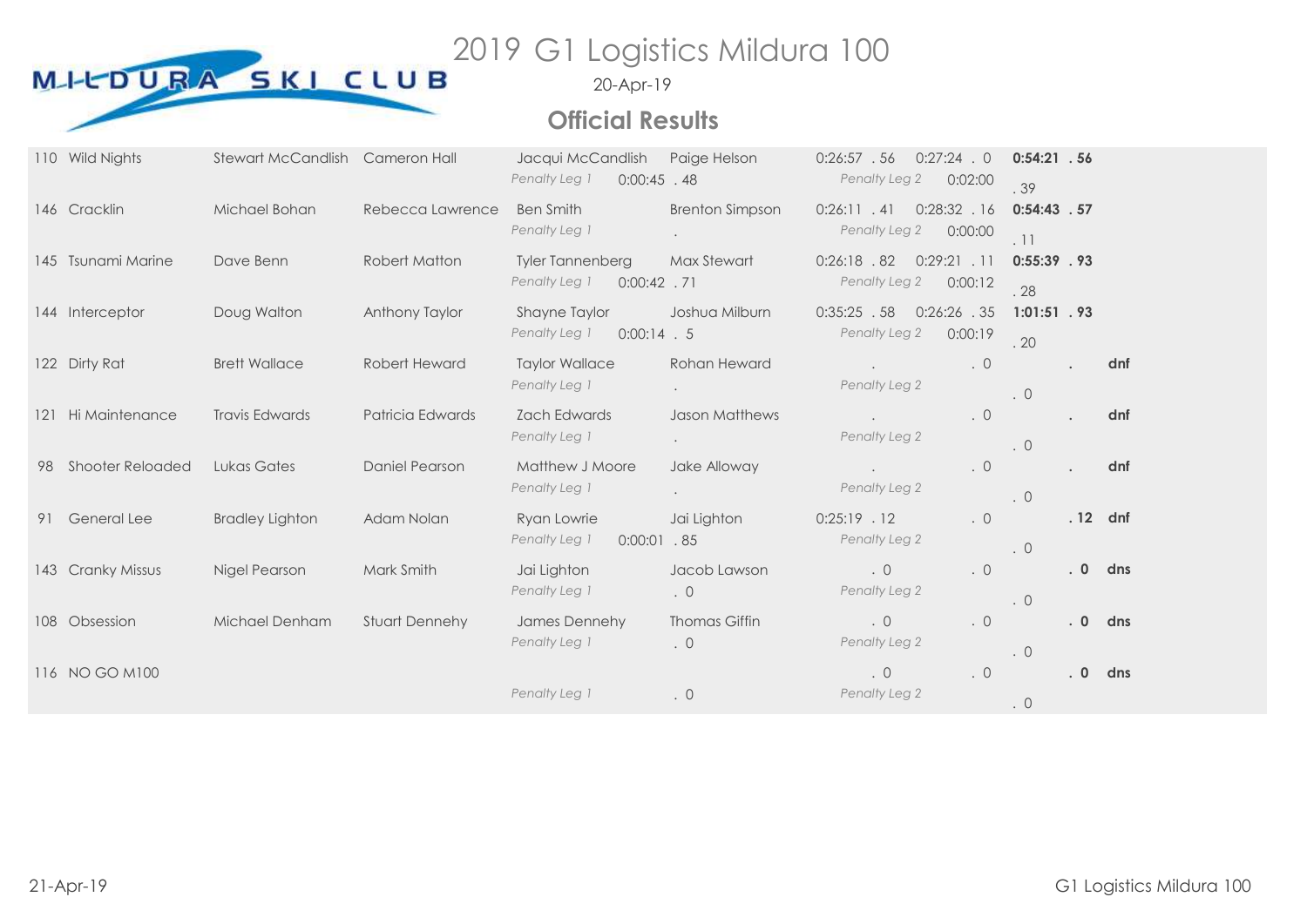

20-Apr-19

# **Official Results**

#### **60 mph Expert 26**

### Proudly sponsored by: Morello Earthmoving

*Previous Record Nailed 0:56:32 2014 Leigh Thomas, David Symons, Scott Coatsworth, Sarah Monaghan*

*Last Years Winner Burn N Wood 0:56:54 Kris Freeman, David Phillips, Leigh Freeman, Dylan Rowe*

|                                   |                      |                        |                                                         |                         | Leg 1                           | Leg 2                     |                              |
|-----------------------------------|----------------------|------------------------|---------------------------------------------------------|-------------------------|---------------------------------|---------------------------|------------------------------|
| 130 Aggression                    | Gerhard John         | Jason Keady            | <b>Joel Crowther</b><br>Penalty Leg 1<br>$0:00:05$ . 46 | <b>Trent Fennell</b>    | 0:28:43.59<br>Penalty Leg 2     | 0:28:35.6<br>0:00:06      | 0:57:18.65                   |
| 134 Against The Grain             | Kris Freeman         | Kevin Grech            | Greg Fenech<br>Penalty Leg 1<br>$0:00:03$ . 13          | Leigh Freeman           | 0:28:46.59<br>Penalty Leg 2     | $0:28:48$ . 0<br>0:00:09  | .93<br>$0:57:34$ . 59<br>.39 |
| 135 Struggle Duck                 | <b>Jon Davies</b>    | <b>Matthew Collins</b> | Jessica Lee<br>Penalty Leg 1<br>$0:00:16$ . 53          | <b>Gabhriel Collins</b> | 0:29:23.34<br>Penalty Leg 2     | $0:28:53$ . 0<br>0:00:07  | $0:58:16$ . 34<br>.99        |
| 142 Wastindough                   | Lance Muus           | Bianca Pegorin         | Dannielle Spencer<br>Penalty Leg 1                      | Jake Muus               | $0:29:38$ . 20<br>Penalty Leg 2 | 0:29:13.0                 | $0:58:51$ . 20               |
| 148 Back In Black                 | <b>Daniel Geddes</b> | Paul Rogerson          | Macy Rogerson<br>Penalty Leg 1<br>$0:00:06$ .86         | <b>Alexandra Geddes</b> | $0:29:34$ . 27<br>Penalty Leg 2 | 0:29:50.16<br>0:00:23     | $0:59:24$ . 43<br>.86        |
| 149 Anger Management Samuel Lucas |                      | Nicholas Mallia        | Simon Drew<br>Penalty Leg 1<br>$0:00:29$ . 93           | <b>Matthew Edwards</b>  | $0:30:08$ . 75<br>Penalty Leg 2 | $0:29:25$ . 0<br>0:00:10  | $0:59:33$ . 75<br>.0         |
| 131 Uncontrolabel                 | Darren Abel          | <b>Glenn Stacey</b>    | Eliza Abel<br>Penalty Leg 1<br>$0:00:04$ . 26           | Emma Squire             | 0:31:31.48<br>Penalty Leg 2     | $0:31:42$ . 0<br>0:00:30  | $1:03:13$ . 48<br>.73        |
| 141 Killa Clowns                  | Jeremy Deacon        | <b>Martin Deacon</b>   | Daryl Anderson<br>Penalty Leg 1<br>$0:04:23$ . 33       | Corey Lee               | 0:33:53.35<br>Penalty Leg 2     | $0:29:57$ . 0<br>0:00:30  | $1:03:50$ . 35<br>.93        |
| 138 Gigglin                       | Mark Sutherland      | Chris Parkinson        | Liam Sutherland<br>Penalty Leg 1<br>$0:01:14$ . 39      | Ethan J Brown           | 0:32:37.23<br>Penalty Leg 2     | $0:31:23$ . 54<br>0:00:15 | $1:04:00$ . 77<br>.79        |
| 133 Xtreme Kaos                   | Clinton Saddington   | Kyle J Edwards         | Ashley Gliddon<br>Penalty Leg 1<br>$0:00:37$ . 53       | John Birthisel          | $0:32:00$ . 4<br>Penalty Leg 2  | $0:35:00$ . 0<br>0:01:46  | $1:07:00$ . 4<br>. 6         |
| 139 Under Seige                   | Paul Lawson          | Geoffrey Rowe          | Joel Lawson<br>Penalty Leg 1<br>$0:00:09$ . 80          | Declan Rowe             | $0:29:30$ .80<br>Penalty Leg 2  |                           | dnf                          |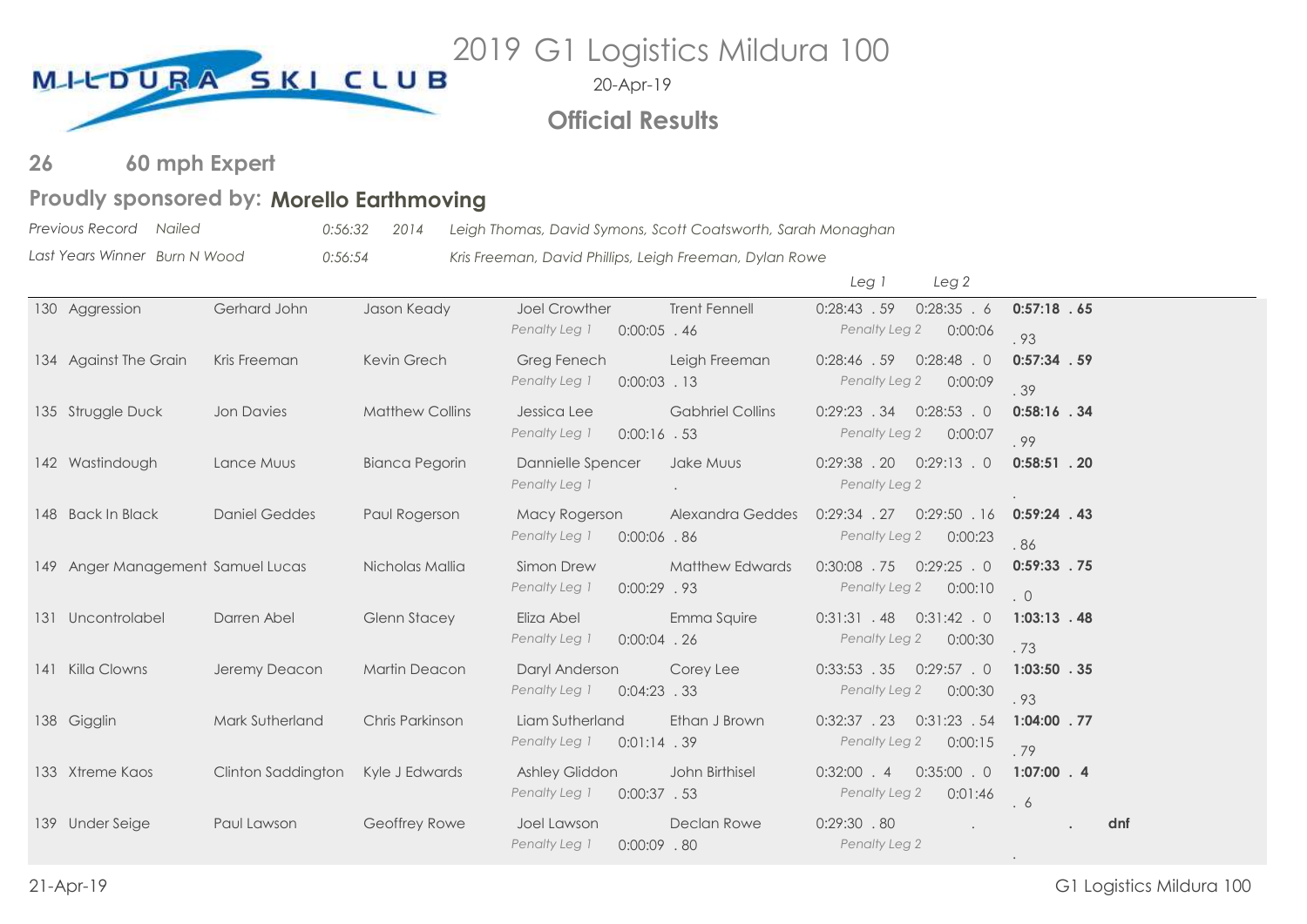

20-Apr-19

# **Official Results**

#### **Unlimited Inboard Social 28**

# **Monaghans Logistics Proudly sponsored by:**

*Previous Record Last Years Winner Carlton Dry Racing 0:36:56 2014 Darren Laub, Robert Bertram, Rory Brockwell, Mason Vaughan Bad Temper 0:40:36 Mike Jones, Shaun Williams, Jason Jones, Darryn Williams*

|                |                    |                      |                       |                                        |                        | Leg <sup>1</sup><br>Leg <sub>2</sub>          |           |                 |     |
|----------------|--------------------|----------------------|-----------------------|----------------------------------------|------------------------|-----------------------------------------------|-----------|-----------------|-----|
| 5 <sup>7</sup> | <b>Brute Force</b> | Kris Pogorelec       | Rodney Senior         | <b>Stuart Cox</b><br>Penalty Leg 1     | <b>Greg Norton</b>     | 0:22:07<br>$0:20:43$ .<br>Penalty Leg 2       | .39       | $0:42:50$ $.40$ |     |
|                | 40 In Pursuit 2    | Craig Anthony        | Jacob Smith           | <b>Molly Palser</b><br>Penalty Leg 1   | Jake Davis             | 0:25:11<br>$0:25:42$ . 53<br>Penalty Leg 2    | . 46      | $0:50:53$ . 99  |     |
|                | 30 Korrupt         | Glenn Scanlon        | Chris Neville         | Nicholas Chase<br>Penalty Leg 1        | <b>Tyson Heathcote</b> | 0:24:47.31<br>$0:26:36$ . 12<br>Penalty Leg 2 |           | $0:51:23$ . 43  |     |
|                | <b>Bad Temper</b>  | Mike Jones           | <b>Shaun Williams</b> | Jason Jones<br>Penalty Leg 1           | Darryn Williams        | Penalty Leg 2                                 | $\cdot$ 0 | $\cdot$ 0       | dnf |
| 4              | Ghostrider         | <b>Shane Russell</b> | Troy Rhodes           | <b>Timothy Rhodes</b><br>Penalty Leg 1 | <b>Michael Turley</b>  | Penalty Leg 2                                 |           |                 | dnf |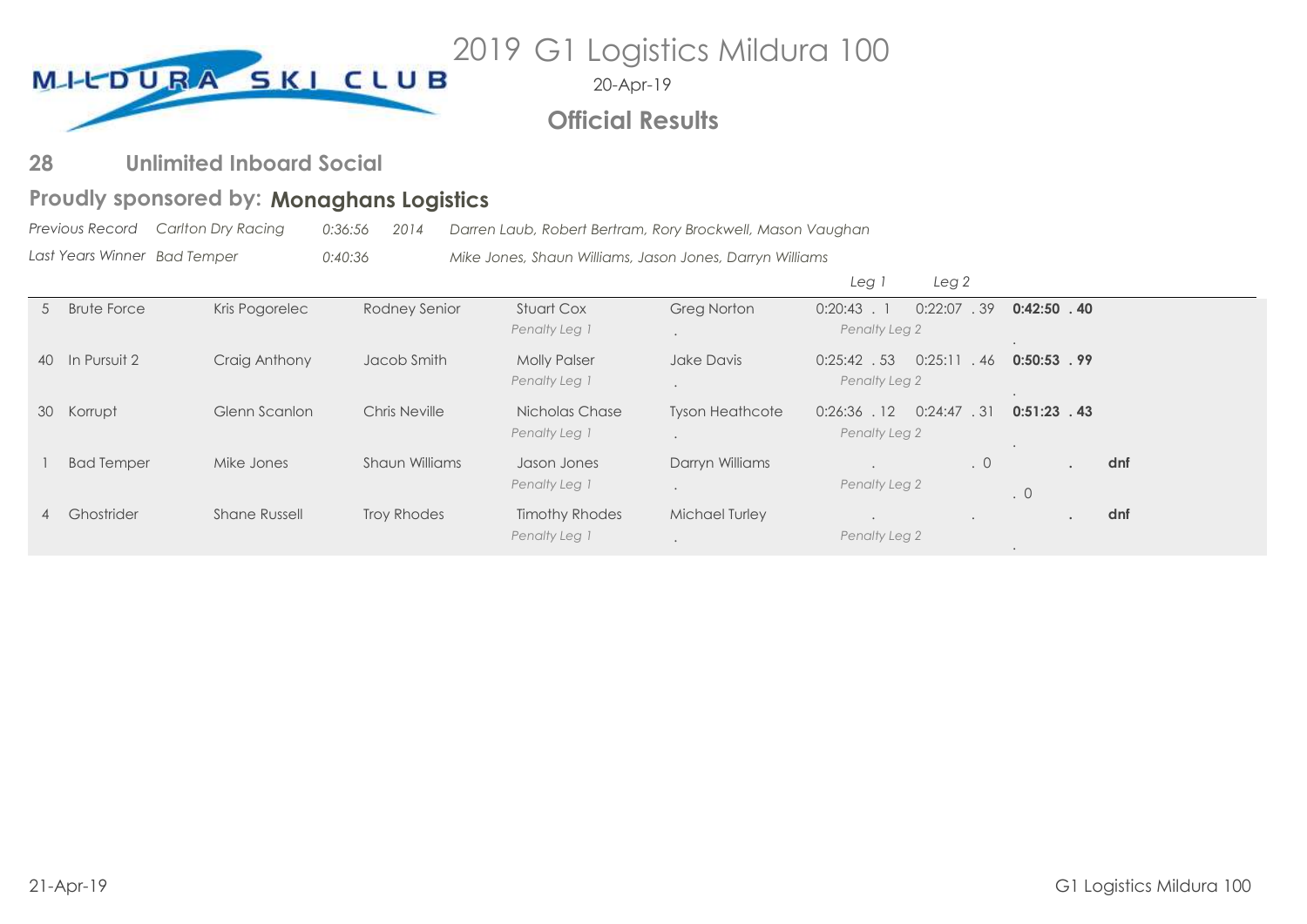

20-Apr-19

# **Official Results**

#### **Unlimited Outboard Social 29**

# Proudly sponsored by: O'Callaghan Earthmoving

*Previous Record No Dramas 0:40:48 2015 Damien McGlynn, Adrian McGlynn, Shaun James, Jarryd tannenberg*

*Last Years Winner Velocity Racing 0:43:48 Timothy Everist, Brett Williamson, Brock Henderson, Joshua Reid*

|                 |                     |                      |                    |                                          |                                          | Leg i<br>Leg <sub>2</sub>                              |                                        |
|-----------------|---------------------|----------------------|--------------------|------------------------------------------|------------------------------------------|--------------------------------------------------------|----------------------------------------|
| 19 <sup>°</sup> | Floor-It            | Ken Merrett          | Malinda Sheehan    | <b>Bailey Henderson</b><br>Penalty Leg 1 | Brayden Mole<br>$\ddot{\phantom{0}}$     | 0:25:35.69<br>$0:27:59$ . 0<br>Penalty Leg 2           | 0:53:34.69                             |
| <b>20</b>       | Reload              | Anthony Hore         | Jackson Lowry      | Cameron Horne<br>Penalty Leg 1           | Liam Forde                               | $0:28:02$ . 0<br>$0:25:52$ . 44<br>Penalty Leg 2       | $0:53:54$ . 44                         |
|                 | 35 Mojo 4N          | <b>Daniel Steley</b> | Kyle Lingard       | Alexander Watt<br>Penalty Leg 1          | Matthew Thornton<br>$\ddot{\phantom{a}}$ | $0:27:44$ . 27<br>0:28:08<br>$\Omega$<br>Penalty Leg 2 | $0:55:52$ . 27                         |
| 21              | <b>Gettin Loose</b> | Sean Layton          | <b>Neil Donald</b> | Brett Lynn<br>Penalty Leg 1              | Caleb Hill<br>$\sim$                     | $0:36:04$ . 0<br>$0:26:10$ . 18<br>Penalty Leg 2       | $1:02:14$ . 18<br>$\ddot{\phantom{1}}$ |
| 31              | Hedake              | Damien McGlynn       | Samantha Hedley    | <b>Brandan McGlynn</b><br>Penalty Leg 1  | Nathan Hedley<br>$\sim$                  | Penalty Leg 2                                          | dnf<br>$\sim$                          |
| 11              | Johnson Racing      | Darren Johnson       | Wayne Bushby       | <b>Murray Bushby</b><br>Penalty Leg 1    | Zanda Haw                                | Penalty Leg 2                                          | dnf<br>$\sim$<br>$\ddot{\phantom{1}}$  |
|                 | 22 NO GO M100       |                      |                    | Penalty Leg 1                            | $\cdot$ 0                                | $\cdot$ 0<br>.0<br>Penalty Leg 2                       | .0 <sub>0</sub><br>dns<br>$\cdot$ 0    |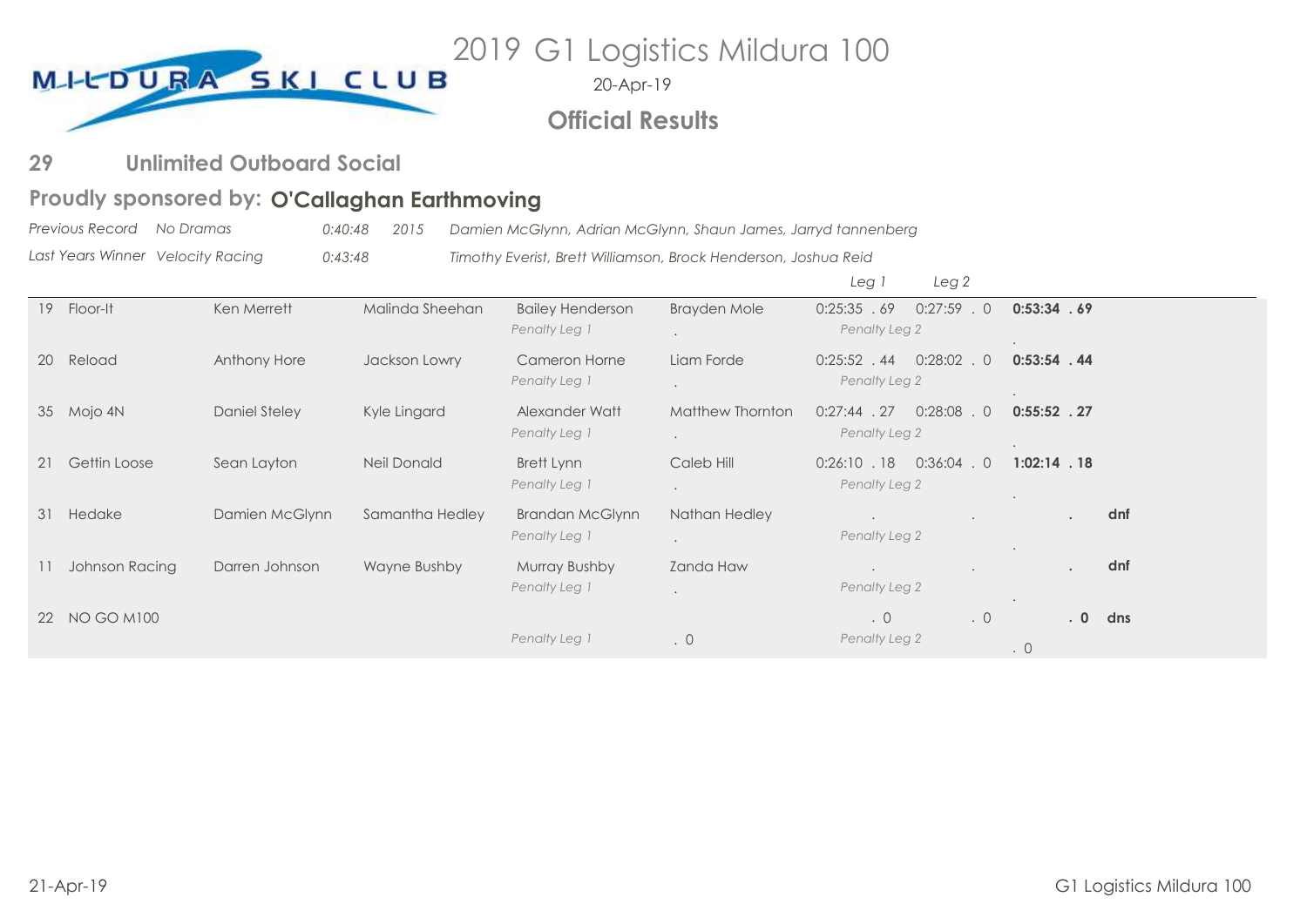

**Official Results**

#### **One Up Mens Social 30**

# Proudly sponsored by: Mildura Ski Club

*Previous Record New Class 2019*

*Last Years Winner New Class 2019*

|    |                         |                    |                       |                                      |                      | Luy 1                           | $  -$          |                             |                      |
|----|-------------------------|--------------------|-----------------------|--------------------------------------|----------------------|---------------------------------|----------------|-----------------------------|----------------------|
| 6  | <b>ORSM Racing</b>      | Jason Dingli       | Jack Heather          | <b>Blake Dingli</b><br>Penalty Leg 1 | $\ddot{\phantom{a}}$ | $0:19:44$ . 79<br>Penalty Leg 2 | 0:19:17.0      | $0:39:01$ . 79              |                      |
|    | 10 Speed Lab            | Darren Hitchcock   | Russell Cicognani     | Mathew Arnall<br>Penalty Leg 1       |                      | $0:21:20$ . 30<br>Penalty Leg 2 | $0:21:26$ . 33 | 0:42:46.63                  |                      |
|    | 14 River Wrecka         | Paul Milne         | Shane Emanuelli       | Owen Dyball<br>Penalty Leg 1         |                      | $0:21:33$ . 12<br>Penalty Leg 2 | 0:22:17.65     | $0:43:50$ . 77<br>$\bullet$ |                      |
| 18 | <b>Boats &amp; Hoes</b> | Danny Pegorin      | <b>Andrew Gerrand</b> | Joshua Pegorin<br>Penalty Leg 1      | $\ddot{\phantom{a}}$ | $0:23:01$ . 59<br>Penalty Leg 2 | $0:24:00$ . 0  | $0:47:01$ . 59<br>$\bullet$ |                      |
|    | 36 Impulsive            | Shannon Gray       | Lisa Gray             | Jake Gray<br>Penalty Leg 1           | $\ddot{\phantom{a}}$ | 0:25:47.34<br>Penalty Leg 2     | 0:25:37.53     | $0:51:24$ .87               |                      |
| 9  | Recovery                | Clinton Cartwright | Michael Edwards       | Joshua Edwards<br>Penalty Leg 1      | $\ddot{\phantom{a}}$ | $0:24:48$ . 6<br>Penalty Leg 2  | $0:23:52$ . 0  | 0:48:40.6                   | disq $rule 8-11B(a)$ |
| 37 | <b>NO GO M100</b>       |                    |                       | Penalty Leg 1                        | $\cdot$ 0            | $\cdot$ 0<br>Penalty Leg 2      | $\cdot$ 0      | .0<br>$\cdot$ 0             | dns                  |

*Leg 1 Leg 2*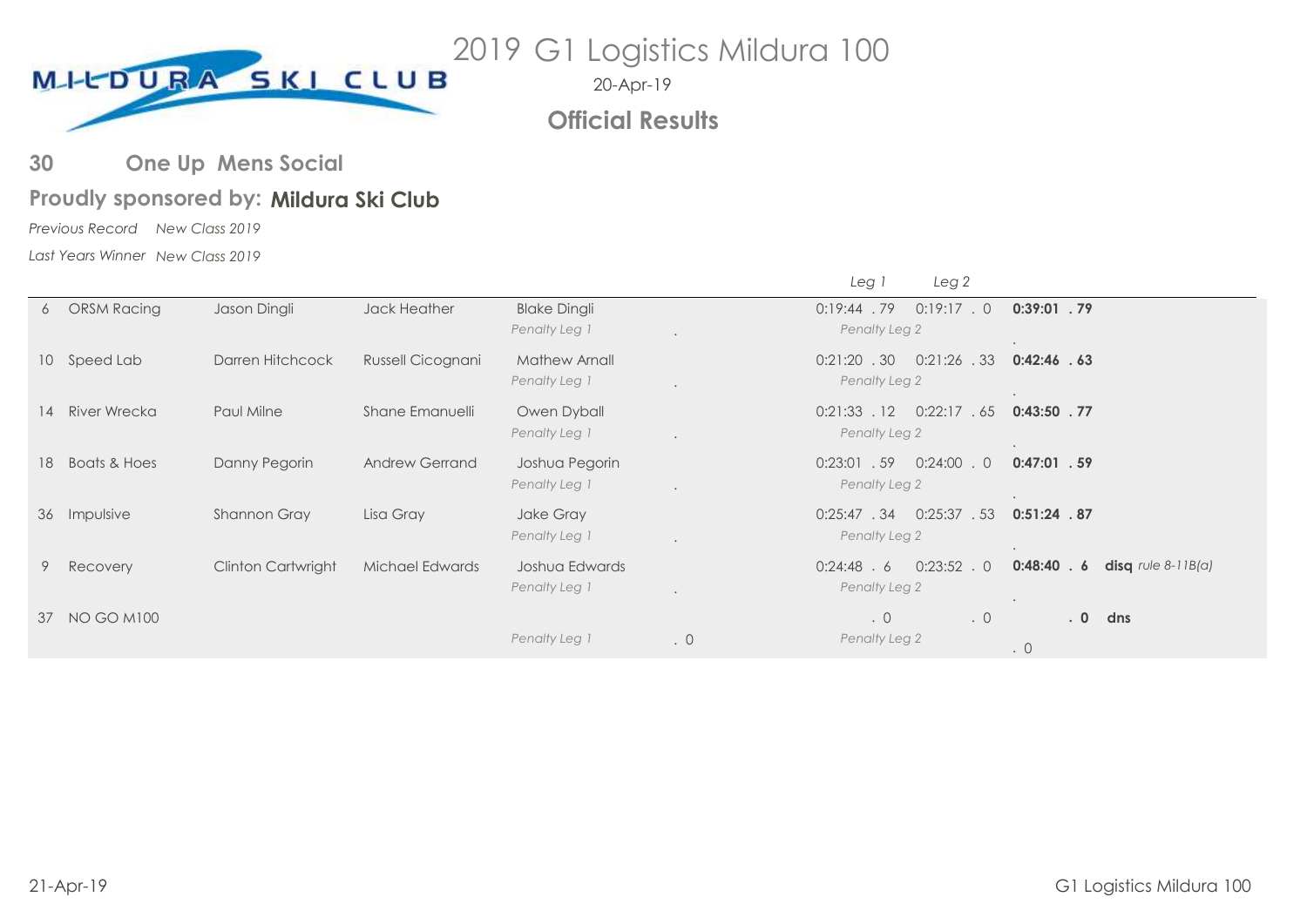

20-Apr-19

**Official Results**

#### **Under 6 Litre Inboard Social 31**

# Proudly sponsored by: Sprint Auto Parts/ GP Reconditioners

*Previous Record Last Years Winner TroubleMaker 0:40:14 2006 Don Gulley, Gerry Gully, Luke Gully, Shane Weaver Synthetic 0:40:56 Stuart Evans, Neale Torpey, Craig Nicholls, Aaron Dalgleish*

|                |               |                            |                                         |                        | Leg                             | Leg <sub>2</sub> |                |   |
|----------------|---------------|----------------------------|-----------------------------------------|------------------------|---------------------------------|------------------|----------------|---|
| 2 BulletProof  | Paul White    | Adam Wilson                | Jackson Walker<br>Penalty Leg 1         | Mitchell Gogoll        | 0:19:14.18<br>Penalty Leg 2     | 0:20:08<br>.23   | $0:39:22$ . 41 | ĸ |
| 3 Synthetic    | Stuart Evans  | Neale Torpey               | Craig Nicholls<br>Penalty Leg 1         | <b>Brock Henderson</b> | $0:19:51$ . 11<br>Penalty Leg 2 | 0:20:47<br>. 0   | $0:40:38$ . 11 |   |
| 17 Thunderduck | Michael Luhrs | <b>Ben Evans</b>           | <b>Todd Clarke</b><br>Penalty Leg 1     | Calum Lindberg         | 0:22:11.47<br>Penalty Leg 2     | $0:23:32$ . 0    | $0:45:43$ . 47 |   |
| 16 The Joker   | Trinton Smith | <b>Christopher Gration</b> | <b>Brenton Simpson</b><br>Penalty Leg 1 | Thomas Giffin          | 0:34:37.9<br>Penalty Leg 2      | 0:34:37.9        | $1:09:14$ . 18 |   |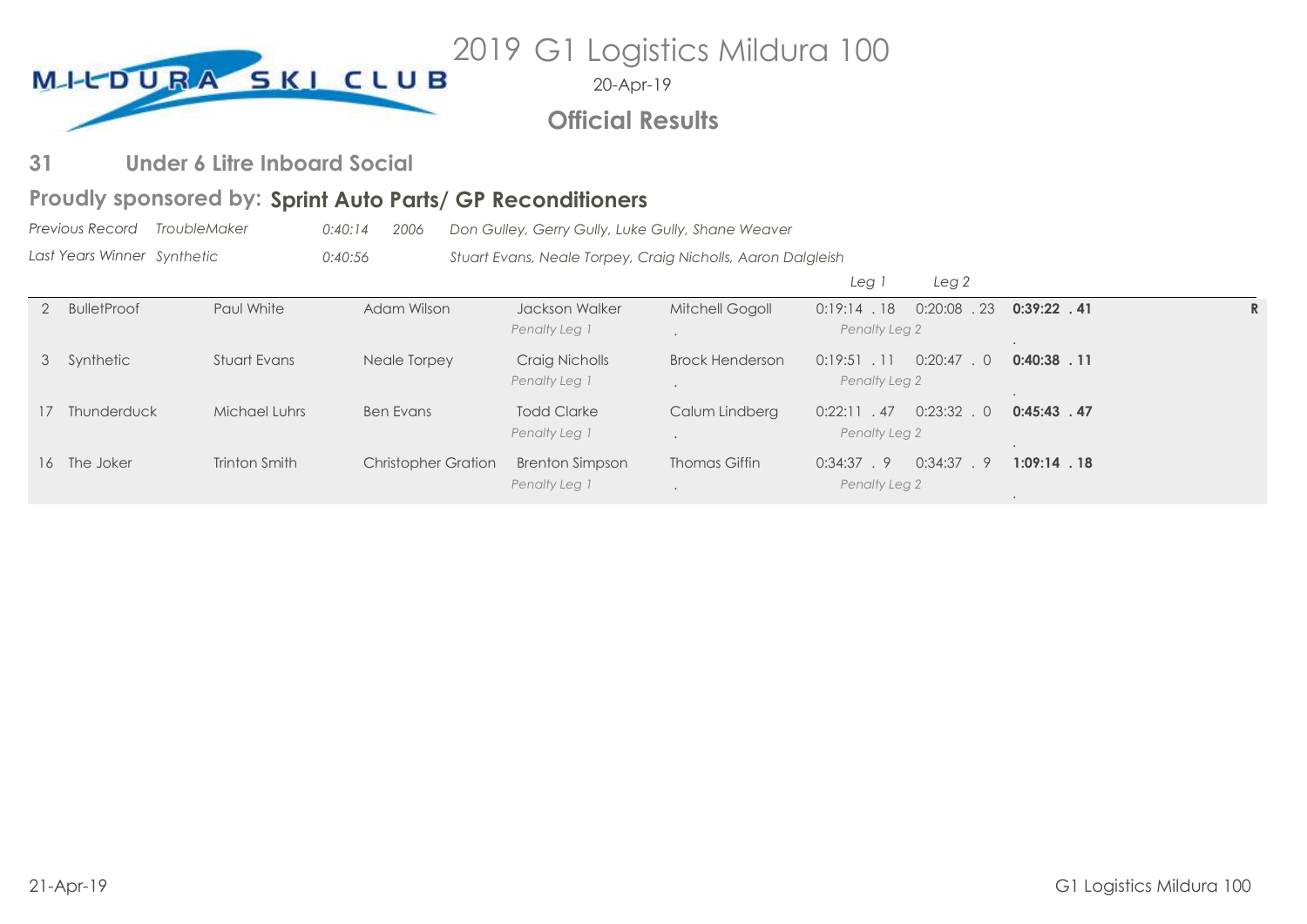

20-Apr-19

# **Official Results**

#### **SMOC Outboard Social 33**

# Proudly sponsored by: Coomealla Club

*Previous Record Last Years Winner Stalker Evinrude 0:42:13 2010 Brad Groves, Vikki Groves, William Groves, John Cartledge Chosen 1 0:45:55 Wayne Dugann, Andrew Hutchins, Jackson McPhan, Ashley Davis*

|    |                    |                      |                               |                                        |                          | Leg <sub>2</sub><br>Leg                          |                  |
|----|--------------------|----------------------|-------------------------------|----------------------------------------|--------------------------|--------------------------------------------------|------------------|
|    | 26 Peppered Bullet | <b>Patrick Slark</b> | Cameron Monaghan Peter Harmer | Penalty Leg 1                          | Kye Fraser               | $0:22:50$ . 0<br>.18<br>0:22:30<br>Penalty Leg 2 | $0:45:20$ . 18   |
| 29 | Express Lab        | Daniel Brundell      | Nathan Brundell               | <b>Mitch Campbell</b><br>Penalty Leg 1 | Jack Battye              | $0:24:55$ . 25<br>0:24:33.37<br>Penalty Leg 2    | 0:49:28.62       |
|    | 28 Raptor          | Andrew Donehue       | Harry Augustine               | <b>Frazer Donehue</b><br>Penalty Leg 1 | <b>Ben Horne</b>         | $0:25:22$ . 0<br>$0:24:35$ . 57<br>Penalty Leg 2 | 0:49:57.57       |
| 33 | Mad Kiwi           | Douglas Binnie       | Darren Walker                 | Leanne Binnie<br>Penalty Leg 1         | <b>Matthew Swindells</b> | $0:30:54$ . 0<br>$0:27:37$ . 0<br>Penalty Leg 2  | $0:58:31$ . 0    |
|    | 27 Agent 86        | <b>Tony Rowe</b>     | Ian Kirk                      | George Payne<br>Penalty Leg 1          | Jake Clancy              | Penalty Leg 2                                    | dnf<br>$\bullet$ |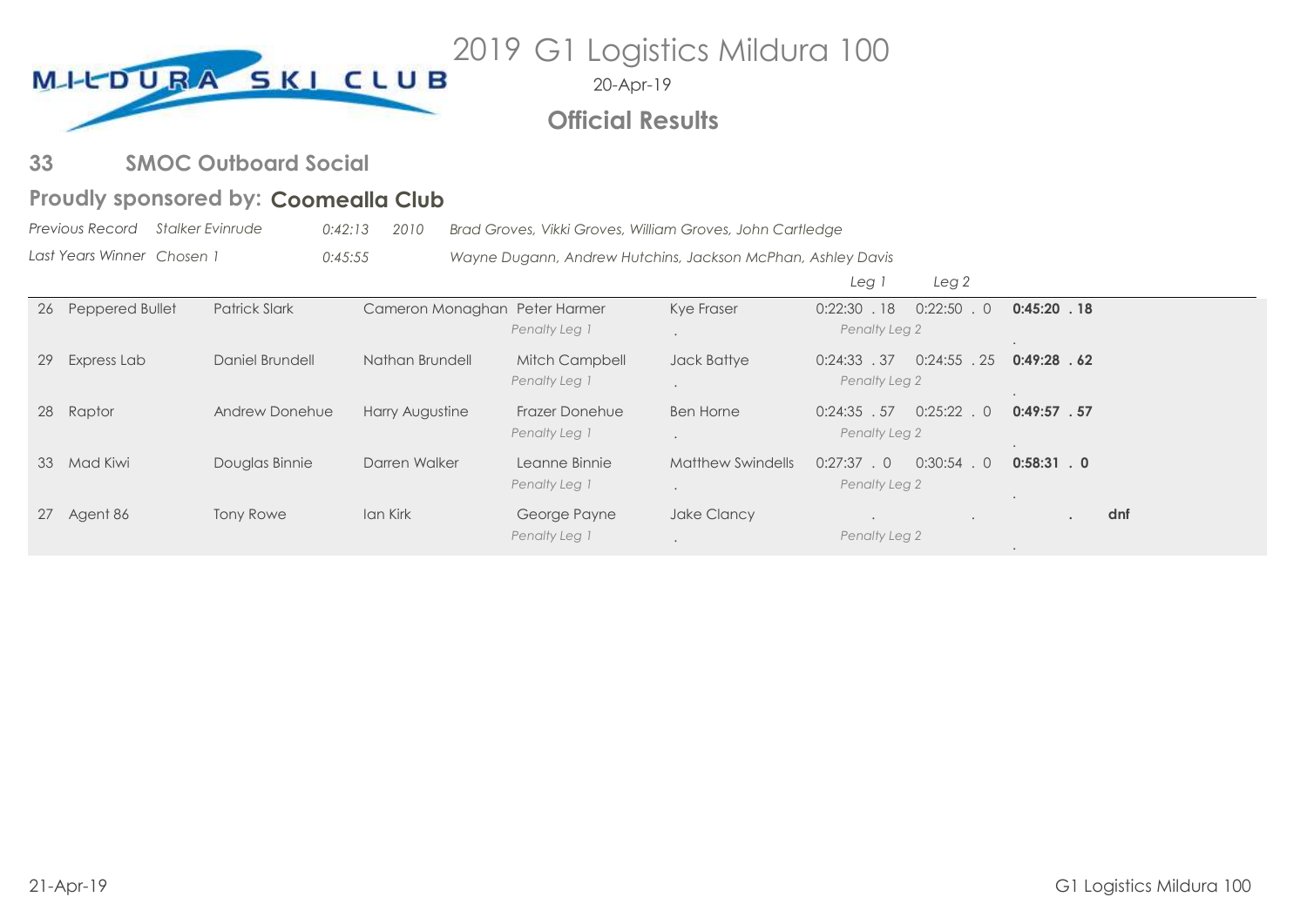

20-Apr-19

# **Official Results**

#### **Social Womens 35**

# **Pizza Café Proudly sponsored by:**

*Previous Record Monopoly 0:45:20 2015 Matthew Sadler, Troy Barens, Kate Wright, Tayla Wright*

*Last Years Winner* 0:49:07 **Paul Collard, Dean Needham, Courtney Grech, Melanie Grech** 

|    |                         |                         |                     |                       |                          | Leg 1<br>Leg <sub>2</sub>              |                |
|----|-------------------------|-------------------------|---------------------|-----------------------|--------------------------|----------------------------------------|----------------|
| 32 | <b>Mercury Racing</b>   | Greg Toole              | <b>Bryson Toole</b> | Lesley Toole          | <b>Tayla Stent</b>       | $0:24:23$ . 42<br>0:26:01<br>$\cdot$ 0 | $0:50:24$ . 42 |
|    |                         |                         |                     | Penalty Leg 1         |                          | Penalty Leg 2                          |                |
| 38 | <b>ILLUSIONS Racing</b> | Maxwell Wilkinson       | Matthew Kennedy     | Corrine Donald        | <b>Taylah Henderson</b>  | $0:26:23$ . 16<br>$0:27:52$ . 9        | $0:54:15$ . 25 |
|    |                         |                         |                     | Penalty Leg 1         |                          | Penalty Leg 2                          |                |
| 39 | Harrasment              | Ross Harris             | Kade Spencer        | Emma Barnes           | Hannah Spencer           | $0:28:54$ . 28<br>0:31:21.34           | $1:00:15$ . 62 |
|    |                         |                         |                     | Penalty Leg 1         |                          | Penalty Leg 2                          |                |
| 41 | <b>Ballistic Still</b>  | <b>Barney Patterson</b> | Graeme Lightbody    | Alisha Kennedy        | <b>Britney Lightbody</b> | $0:32:44$ . 0<br>$0:34:26$ . 49        | $1:07:10$ . 49 |
|    |                         |                         |                     | Penalty Leg 1         |                          | Penalty Leg 2                          |                |
|    | 34 PegLeg               | Jennifer Grech          | Dean Needham        | <b>Courtney Grech</b> | Melanie Grech            |                                        | dnf            |
|    |                         |                         |                     | Penalty Leg 1         |                          | Penalty Leg 2                          |                |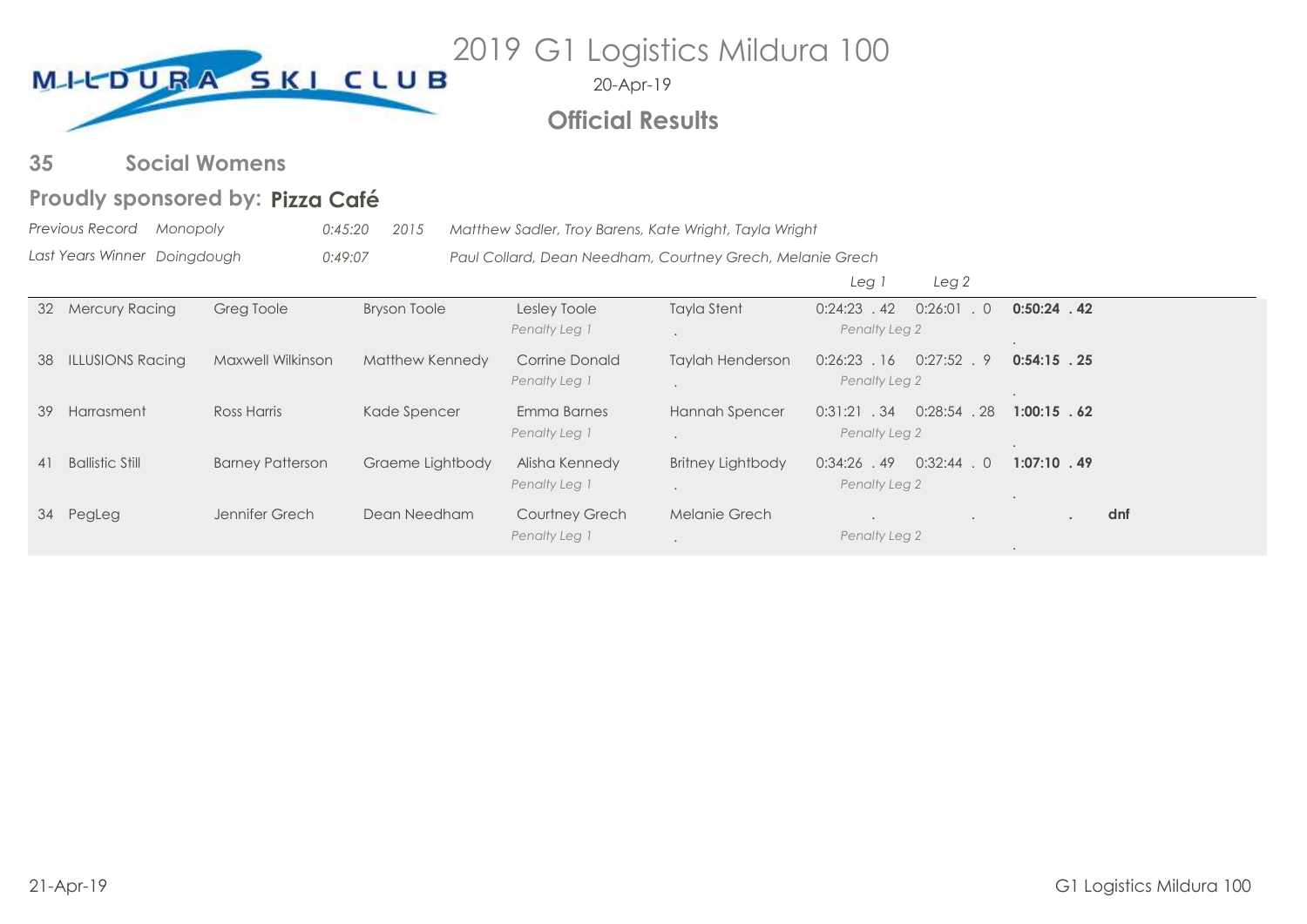

20-Apr-19

# **Official Results**

**F2 Social 36**

# Proudly sponsored by: John Judd Industries

*Previous Record Team 50 0:42:33 2013 Brent Wisemantle, Andrew Fyfe, Dale Jamison, jamie Bassmann*

*Last Years Winner Showbiz 0:42:52 David Tidswell, Ramond Curtis, Paul Phegan, Brayden Harris*

|   |                        |                        |                         |                                        |                                      | Leg i<br>Leg <sub>2</sub>                     |                            |                        |
|---|------------------------|------------------------|-------------------------|----------------------------------------|--------------------------------------|-----------------------------------------------|----------------------------|------------------------|
| 8 | <b>Velocity Racing</b> | <b>Timothy Everist</b> | <b>Brett Williamson</b> | Joshua Reid<br>Penalty Leg 1           | Zac McEwin                           | $0:22:04$ . 1<br>0:22:01<br>Penalty Leg 2     | .48<br>$0:44:05$ . 49      |                        |
|   | 13 Chosen 2            | Wayne Duggan           | <b>Andrew Hutchins</b>  | <b>Ashley Davis</b><br>Penalty Leg 1   | Gavin Arnott                         | $0:31:15$ . 0<br>0:21:56.69<br>Penalty Leg 2  | 0:53:11.69                 |                        |
|   | 25 Kidz Boat           | <b>Ricky Evans</b>     | Michael Henderson       | Jacinta Evans<br>Penalty Leg 1         | Jasmin Payne                         | $0:29:22$ . 28<br>0:28:48.66<br>Penalty Leg 2 | 0:58:10.94                 |                        |
|   | 7 Showbiz              | David Tidswell         | <b>Ray Curtis</b>       | <b>Brayden Harris</b><br>Penalty Leg 1 | Paul Phegan                          | 0:27:23<br>0:33:24.8<br>Penalty Leg 2         | $1:00:47$ . 8<br>$\cdot$ 0 |                        |
|   | 12 Top Gun F2          | Alex Handley           | <b>Adrian Nix</b>       | Sam Handley<br>Penalty Leg 1           | <b>Mitchell Mulcahy</b><br>$\cdot$ 0 | .0<br>Penalty Leg 2                           | .0<br>$\cdot$ 0            | .0 <sub>1</sub><br>dns |

#### **Under 16 Boys Social 37**

# Proudly sponsored by: Sunraysia Resort

*Previous Record New Class 2019*

*Last Years Winner New Class 2019*

|                   |                                  |                |                               |              | Leg 2<br>Leg i                                  |                |
|-------------------|----------------------------------|----------------|-------------------------------|--------------|-------------------------------------------------|----------------|
| 24 Cosmos         | Cameron McKenzie Gregory Farrell |                | Samuel McKenzie               | Jake Farrell | $0:26:52$ . 31 $0:26:14$ . 0                    | $0:53:06$ . 31 |
|                   |                                  |                | Penalty Leg 1                 |              | Penalty Leg 2                                   |                |
| 23 Silent Witness | Peter Stutterd                   | Nathan Perkins | Rove Hocking<br>Penalty Leg 1 | Dylan Koch   | $0:39:40$ $.17$ $0:31:26$ $.0$<br>Penalty Leg 2 | $1:11:06$ . 17 |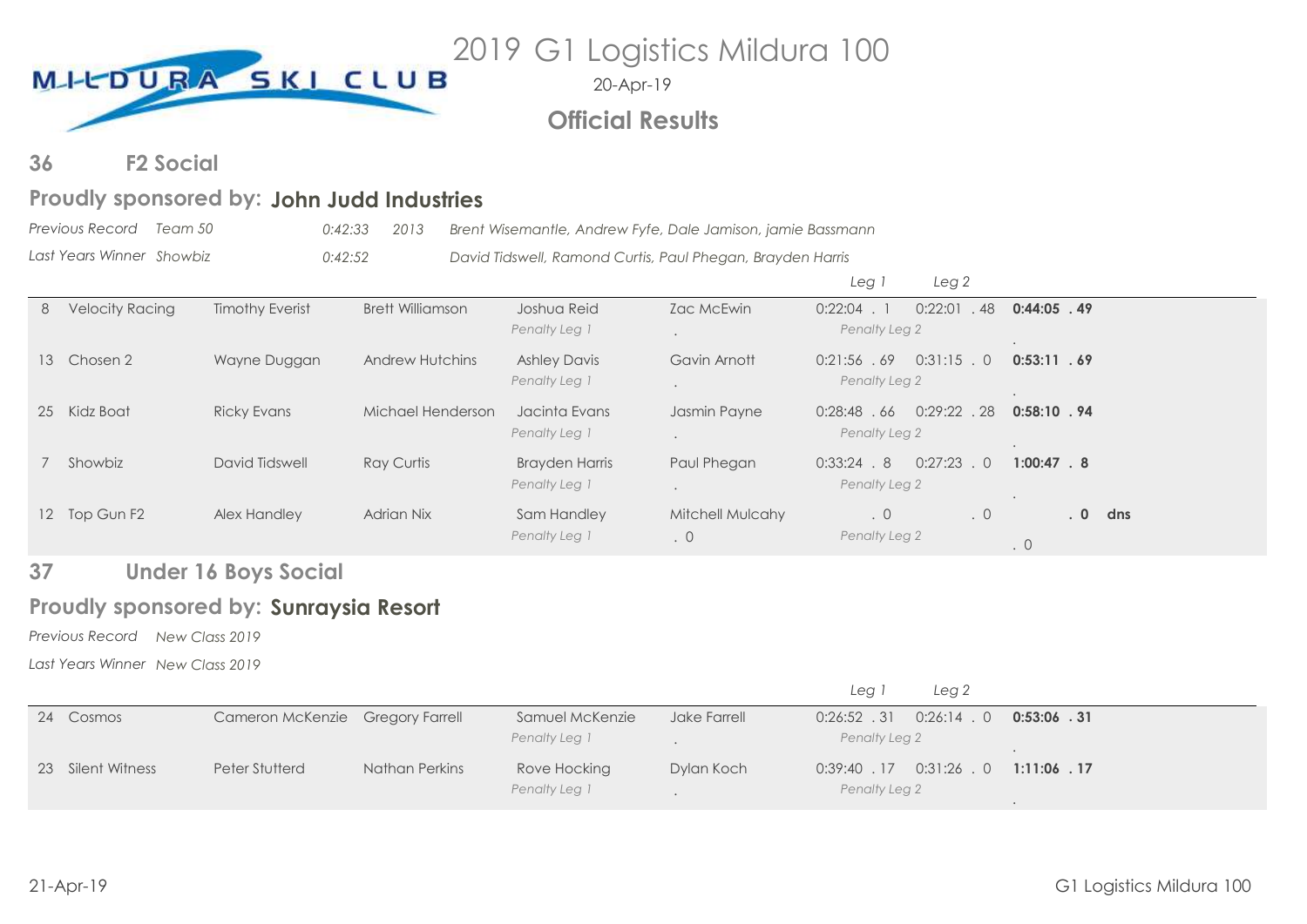| 2019 G1 Logistics Mildura 100<br>MI-CDURA SKI CLUB<br>20-Apr-19<br><b>Official Results</b> |                                              |                                     |                                           |                                       |                                                           |                                                  |                |  |  |  |
|--------------------------------------------------------------------------------------------|----------------------------------------------|-------------------------------------|-------------------------------------------|---------------------------------------|-----------------------------------------------------------|--------------------------------------------------|----------------|--|--|--|
|                                                                                            |                                              |                                     |                                           |                                       |                                                           |                                                  |                |  |  |  |
| 38                                                                                         |                                              | <b>Stock 6 Litre Inboard Social</b> |                                           |                                       |                                                           |                                                  |                |  |  |  |
|                                                                                            |                                              |                                     | Proudly sponsored by: Crust Pizza Mildura |                                       |                                                           |                                                  |                |  |  |  |
|                                                                                            | Previous Record Team Clog                    |                                     | 0:45:12<br>2016                           |                                       | Peter Byvoet, Mark Byvoet, Nicholas Byvoet, Paul Byvoet   |                                                  |                |  |  |  |
|                                                                                            | Last Years Winner Hollow Point               |                                     | 0:55:21                                   |                                       | Steven Czapp, Bryce Merrett, Riley Arnold, Nathan Gliddon |                                                  |                |  |  |  |
|                                                                                            |                                              |                                     |                                           |                                       |                                                           | Leg 1<br>Leg <sub>2</sub>                        |                |  |  |  |
|                                                                                            | 15 The Punisher                              | <b>Greg Walker</b>                  | Peter Wood                                | <b>Ashley Davis</b><br>Penalty Leg 1  | Jake Davis                                                | Penalty Leg 2                                    | dns            |  |  |  |
| 42                                                                                         |                                              | <b>Under 16 Girls Social</b>        |                                           |                                       |                                                           |                                                  |                |  |  |  |
|                                                                                            | <b>Proudly sponsored by: Mildura Airport</b> |                                     |                                           |                                       |                                                           |                                                  |                |  |  |  |
|                                                                                            | Previous Record                              | New Class 2019                      |                                           |                                       |                                                           |                                                  |                |  |  |  |
|                                                                                            | Last Years Winner                            |                                     |                                           |                                       |                                                           |                                                  |                |  |  |  |
|                                                                                            |                                              |                                     |                                           |                                       |                                                           | Leg 1<br>Leg <sub>2</sub>                        |                |  |  |  |
|                                                                                            | 60 99 Psycho Clowns                          | Jessica Pearse                      | Daniel McMahon                            | <b>Haylee Gibson</b><br>Penalty Leg 1 | Nellie McMillan                                           | 0:35:36 .69<br>$0:28:35$ . 0<br>Penalty Leg 2    | 1:04:11.69     |  |  |  |
| 59                                                                                         | Walk on Water                                | <b>Ben Trevena</b>                  | Lisa Clancy                               | Lillian Trevena<br>Penalty Leg 1      | Jaymi Clancy                                              | $0:28:58$ . 54<br>$0:57:30$ . 0<br>Penalty Leg 2 | $1:26:28$ . 54 |  |  |  |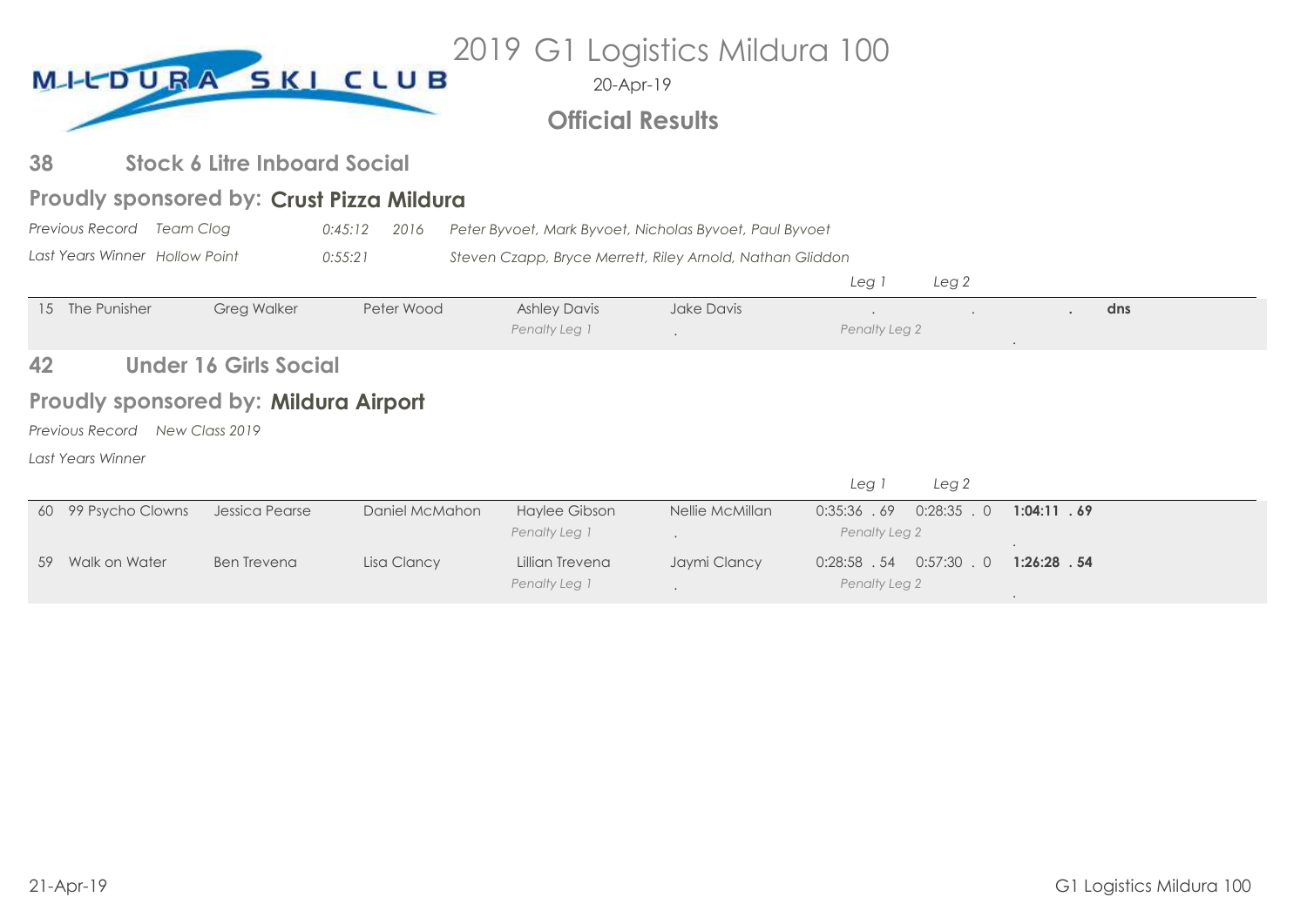

20-Apr-19

**Official Results**

#### **70 mph Social 43**

# Proudly sponsored by: Woodlands Hills Grain, Sunset Plains

*Previous Record Last Years Winner Korrupt 0:49:02 2016 Glenn Scanlon, Grant Jones, Andrew McKindley, Jye Floyd* 0:49:25 **Glenn Scanlon, Chris Neville, Nicholas Chase, Tyson Heathcote** 

|                     |                       |                      |                                                                          |                       | Leg 1<br>Leg <sub>2</sub>                                         |                                  |
|---------------------|-----------------------|----------------------|--------------------------------------------------------------------------|-----------------------|-------------------------------------------------------------------|----------------------------------|
| 42 Friction         | Colin Rimmer          | Nathan Caruana       | Duane Rimmer<br>Penalty Leg 1<br>$0:00:22$ . 45                          | <b>Ashley Caruana</b> | $0:25:22$ . 10<br>0:24:55.66<br>Penalty Leg 2<br>0:00:00          | $0:50:17$ . 76<br>. 34           |
| 45 Venom Racing     | Troy Jeffries         | <b>Blair Thomson</b> | <b>Ryan Peel</b><br>Penalty Leg 1<br>$0:00:00$ .11                       | Mitchell Rowley       | $0:25:19$ . 48<br>$0:25:30$ . 47<br>Penalty Leg 2<br>0:00:04      | $0:50:49$ . 95<br>.71            |
| 47 Brutal           | Mark Matton           | <b>Greg Wheeler</b>  | Colin Matton<br>Penalty Leg 1                                            | <b>Ben Wheeler</b>    | $0:25:23$ . 0<br>$0:25:52$ . 2<br>Penalty Leg 2                   | $0:51:15$ . 2                    |
| 46 Shooter Reloaded | Lukas Gates           | Daniel Pearson       | Matthew J Moore<br>Penalty Leg 1<br>$0:00:12$ . 82                       | Leigh McDonald        | $0:25:38$ . 53<br>$0:25:42$ . 0<br>Penalty Leg 2<br>0:00:03       | $0:51:20$ . 53<br>.68            |
| 71 Tsunami Marine   | Dave Benn             | <b>Robert Matton</b> | Ashley Gliddon<br>Penalty Leg 1                                          | Max Stewart           | 0:26:11.91<br>0:25:41.5<br>Penalty Leg 2<br>0:01:01               | $0:51:52$ . 96<br>$\overline{2}$ |
| 48 Hi Maintenance   | <b>Travis Edwards</b> | Patricia Edwards     | <b>Zach Edwards</b><br>Penalty Leg 1                                     | <b>Bartyn Dall</b>    | $0:26:07$ 66 $0:25:47$ 0<br>Penalty Leg 2                         | 0:51:54.66                       |
| 51 Dirty Rat        | <b>Brett Wallace</b>  | Robert Heward        | <b>Taylor Wallace</b><br>Penalty Leg 1                                   | Rohan Heward          | $0:26:12$ . 7<br>$0:26:11$ $.44$ $0:52:23$ $.51$<br>Penalty Leg 2 |                                  |
| 44 Exertion         | <b>Justin McLeish</b> | Chloe McLeish        | <b>Brett Segat</b><br>Penalty Leg 1<br>$0:00:01$ . 57                    | Alex Johnston         | $0:28:23$ . 30<br>0:25:49.62<br>Penalty Leg 2<br>0:00:05          | $0:54:12$ . 92<br>.74            |
| 53 Head Hunter      | <b>Pauline Butler</b> | <b>Trent Thomas</b>  | Kevin Butler<br>Penalty Leg 1                                            | <b>Grant Mitchell</b> | $0:26:57$ . 0<br>$0:27:17$ . 44<br>Penalty Leg 2                  | $0:54:14$ . 44                   |
| 55 Cracklin         | Michael Bohan         | Nathan Stewart       | <b>Ben Smith</b><br>Penalty Leg 1                                        | Kyle Andrews          | $0:28:48$ . 11<br>$0:32:40$ . 34<br>Penalty Leg 2<br>0:00:02      | $1:01:28$ . 45<br>.22            |
| 58 Loose Change     | Peter Phillips        | John Baumgurtel      | Brooklyn Baumgurtel Harrison Phillips<br>Penalty Leg 1<br>$0:00:04$ . 65 |                       | 0:34:49 .18<br>$0:30:14$ . 9<br>Penalty Leg 2<br>0:00:23          | $1:05:03$ . 27<br>.14            |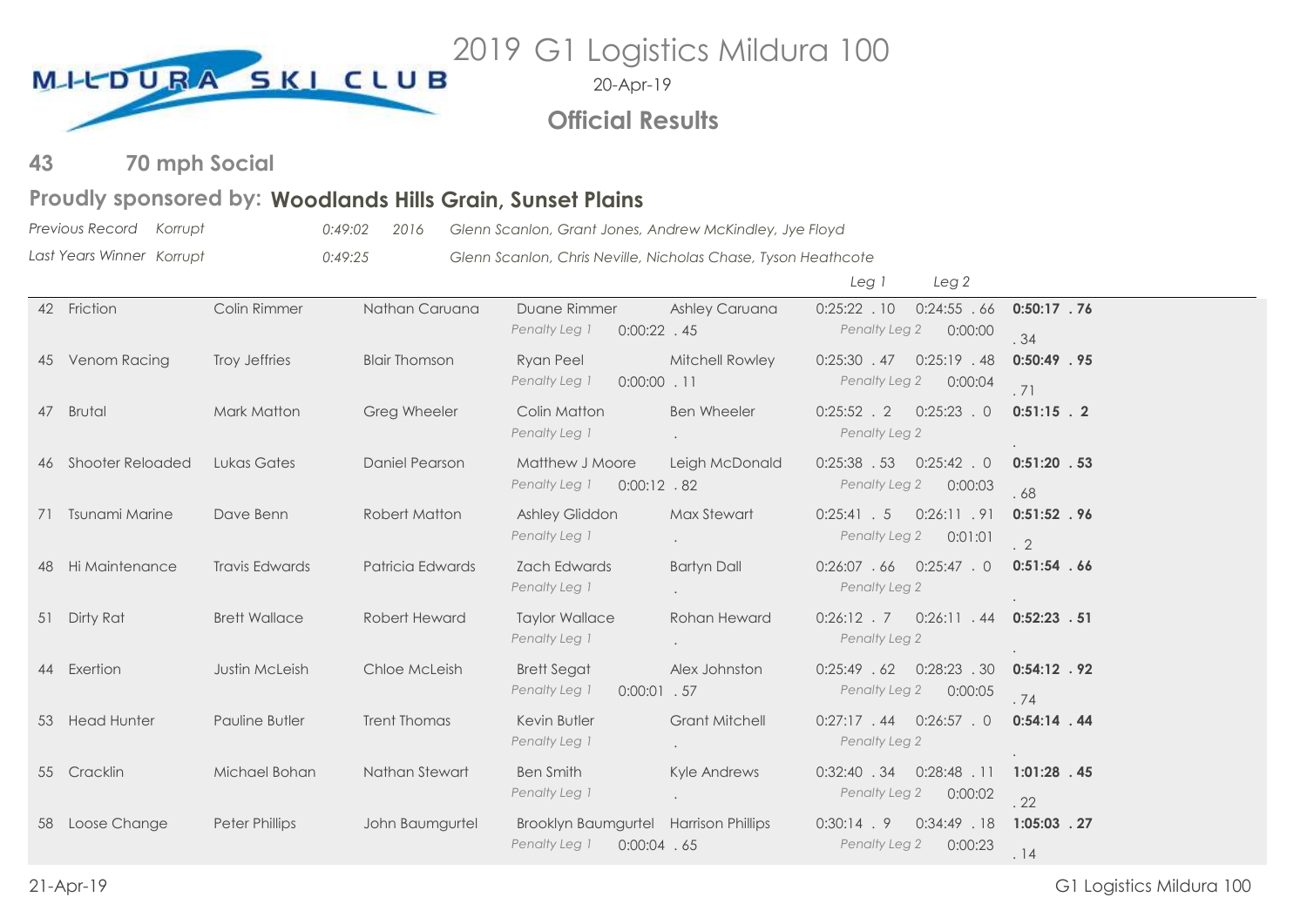

# **Official Results**

|    | 54 Obsession     | Michael Denham     | Allan Fotheringham | <b>Clark Stegmeyer</b><br>Penalty Leg 1<br>$0:00:02$ . 71 | James Dennehy               | $0:25:30$ . 0<br>Penalty Leg 2  |                        |       | dnf |
|----|------------------|--------------------|--------------------|-----------------------------------------------------------|-----------------------------|---------------------------------|------------------------|-------|-----|
| 43 | Jagged Edge      | Ryan Wells         | Michael Hobbs      | <b>Heath Clarke</b><br>Penalty Leg 1                      | Dylan Rowe                  | $0:25:57$ . 29<br>Penalty Leg 2 |                        |       | dnf |
|    | 56 Cranky Missus | Nigel Pearson      | Mark Smith         | Jai Lighton<br>Penalty Leg 1<br>0:00:02                   | Jacob Lawson                | Penalty Leg 2                   |                        |       | dnf |
| 52 | Wild Nights      | Stewart McCandlish | Cameron Hall       | Jacqui McCandlish<br>Penalty Leg 1<br>$0:00:15$ .         | Presten Campi               | Penalty Leg 2                   |                        |       | dnf |
| 57 | Interceptor      | Doug Walton        | Anthony Taylor     | Shayne Taylor<br>Penalty Leg 1                            | Joshua Milburn<br>$\cdot$ 0 | $\cdot$ 0<br>Penalty Leg 2      | $\cdot$ 0<br>$\cdot$ 0 | $.0-$ | dns |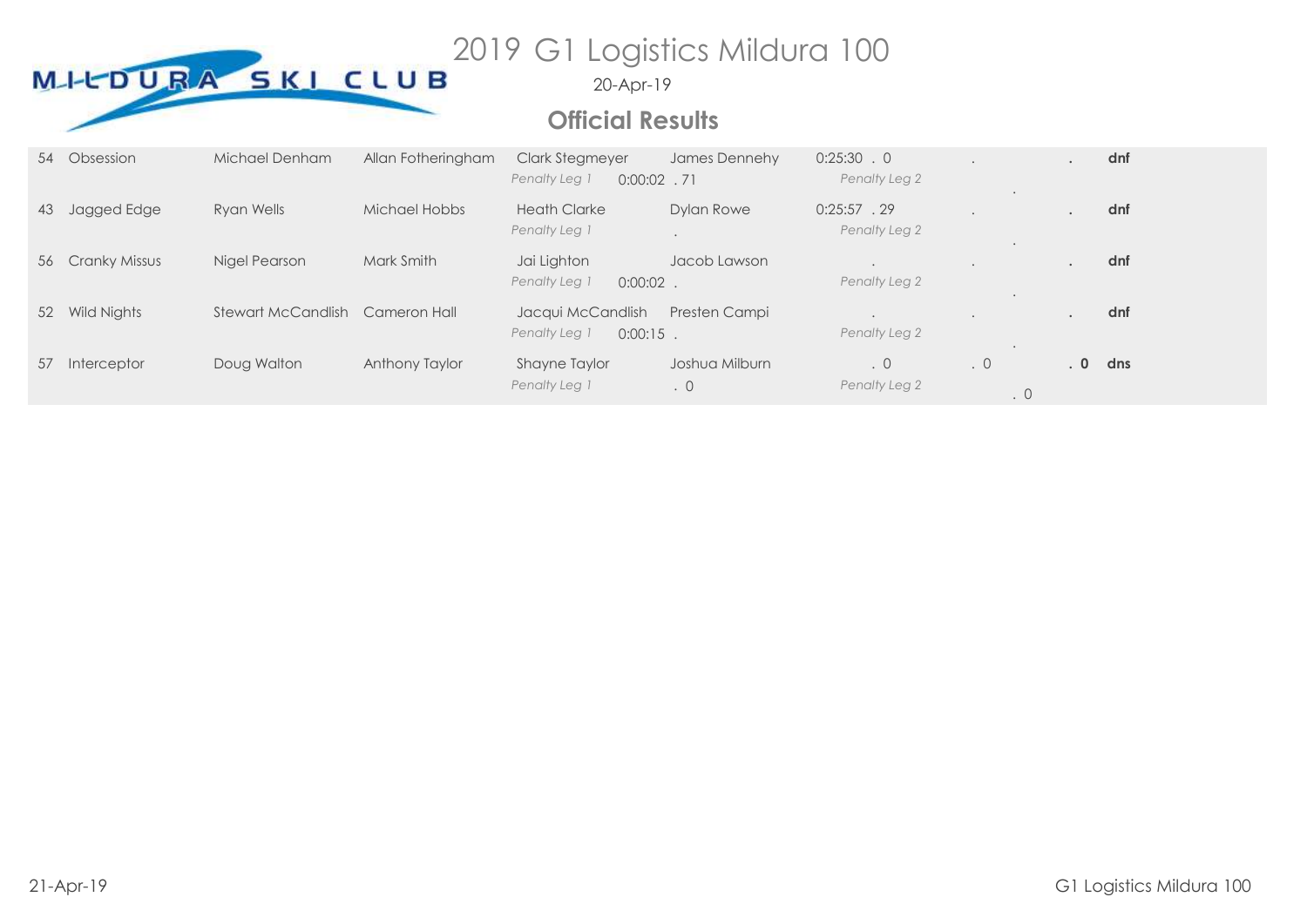

20-Apr-19

# **Official Results**

**60 mph Social 44**

# Proudly sponsored by: The Edge Hotel Motel

*Previous Record Victim 0:46:07 2005 John Thompson, Christopher Thomspon, Timothy O'Reilly, Steven Holland*

*Last Years Winner Burn N Wood 0:56:17 Kris Freeman, Leigh Freeman, Dylan Rowe, Jaymi Clancy*

|    |                       |                      |                        |                                 |                                | Leg 1          | Leg <sub>2</sub> |                |
|----|-----------------------|----------------------|------------------------|---------------------------------|--------------------------------|----------------|------------------|----------------|
|    | 62 Aggression         | Gerhard John         | Jason Keady            | <b>Jason Matthews</b>           | <b>Trent Fennell</b>           | $0:28:39$ . 45 | $0:28:51$ . 11   | 0:57:30.56     |
|    |                       |                      |                        | Penalty Leg 1<br>$0:00:01$ . 6  |                                | Penalty Leg 2  | 0:00:14          | .53            |
| 61 | Uncontrolabel         | Darren Abel          | <b>Glenn Stacey</b>    | Eliza Abel                      | Hayley Hodgson                 | $0:28:42$ . 17 | $0:29:03$ . 27   | $0:57:45$ .44  |
|    |                       |                      |                        | Penalty Leg 1<br>$0:00:05$ . 0  |                                | Penalty Leg 2  | 0:00:03          | .73            |
|    | 74 Struggle Duck      | <b>Jon Davies</b>    | <b>Matthew Collins</b> | <b>Gabhriel Collins</b>         | Jessica Lee                    | 0:29:25.8      | 0:29:17.0        | $0:58:42$ . 8  |
|    |                       |                      |                        | Penalty Leg 1<br>$0:00:06$ . 60 |                                | Penalty Leg 2  | 0:00:06          | .40            |
| 65 | <b>Under Seige</b>    | Paul Lawson          | Geoffrey Rowe          | Joel Lawson                     | Declan Rowe                    | $0:29:38$ . 7  | $0:30:13$ . 22   | $0:59:51$ . 29 |
|    |                       |                      |                        | Penalty Leg 1<br>0:00:21.6      |                                | Penalty Leg 2  | 0:00:04          | . 33           |
| 69 | Murrumbidgee<br>Magic | Ian Payne            | <b>Mark Spencer</b>    | Alexandra Geddes                | Macy Rogerson                  | $0:30:11$ . 39 | $0:30:07$ . 0    | $1:00:18$ . 39 |
|    |                       |                      |                        | Penalty Leg 1                   | $\bullet$                      | Penalty Leg 2  |                  |                |
|    | 50 Against The Grain  | Kris Freeman         | Leigh Freeman          | Kevin Grech                     | Greg Fenech                    | $0:30:28$ . 32 | $0:30:38$ . 0    | $1:01:06$ . 32 |
|    |                       |                      |                        | Penalty Leg 1<br>$0:01:27$ . 79 |                                | Penalty Leg 2  | 0:01:51          | .73            |
| 49 | Gigglin               | Mark Sutherland      | Chris Parkinson        | Liam Sutherland                 | Ethan J Brown                  | $0:29:06$ . 7  | 0:32:14.56       | $1:01:20$ . 63 |
|    |                       |                      |                        | Penalty Leg 1                   | $\bullet$                      | Penalty Leg 2  | 0:03:31          | .93            |
| 67 | <b>Back In Black</b>  | <b>Daniel Geddes</b> | Paul Rogerson          | James Rogerson                  | <b>Tess Geddes</b>             | $0:31:57$ . 72 | $0:32:42$ . 0    | $1:04:39$ . 72 |
|    |                       |                      |                        | Penalty Leg 1                   |                                | Penalty Leg 2  |                  |                |
| 64 | Xtreme Kaos           | Kyle J Edwards       | Joel Crowther          | Clinton Saddington              | John Birthisel                 | $0:33:31$ . 79 | $0:32:42$ . 12   | $1:06:13$ . 91 |
|    |                       |                      |                        | Penalty Leg 1<br>$0:02:53$ . 32 |                                | Penalty Leg 2  | 0:03:30          | .66            |
|    | 63 The Wedge          | David Atley          | <b>Scott Collins</b>   | Daryl Anderson                  | Matthew Henderson 0:33:48 . 44 |                | $0:32:50$ . 30   | $1:06:38$ . 74 |
|    |                       |                      |                        | $0:00:12$ . 39<br>Penalty Leg 1 |                                | Penalty Leg 2  | 0:01:16          | .86            |